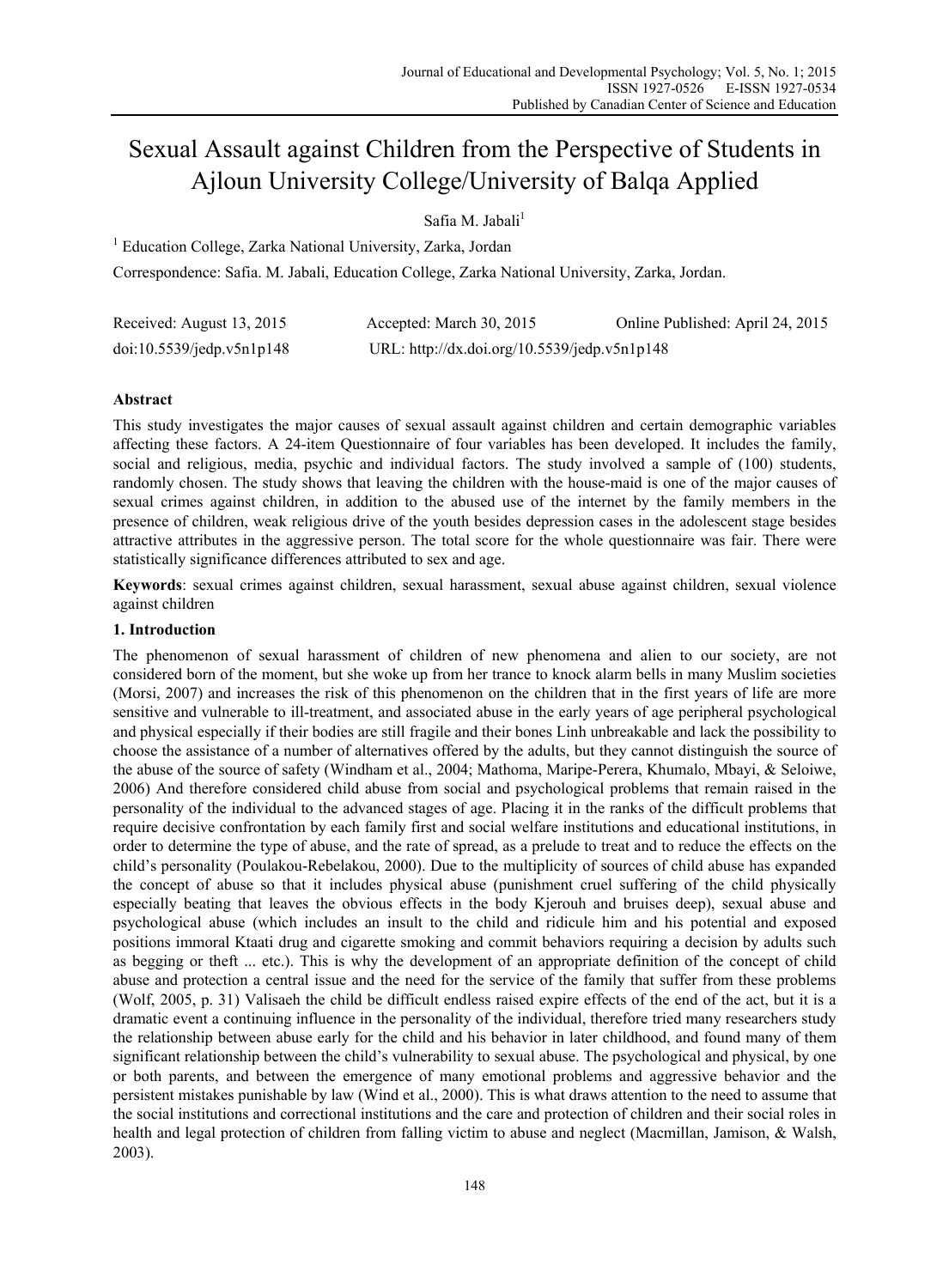# *1.1 Problem of the Study*

The problem with the study as a child more influential than any other natural persons for any attack my body or myself he cannot resistance because it does not have the strength and the will to deter the offender from committing the deed Almhaam and feeling frightened, especially if the families do not give it the attention and abusing him beatings and humiliation So this assault him the beginning of a hard life does not end.

# *1.2 Questions of the Study*

The current study is trying to answer the main question follows:

What factors leading to sexual abuse against children?

Branching off from this main question is the following sub-questions:

(1) What family and social factors leading to sexual abuse against children?

(2) What factors due to the media and leading to sexual abuse against children?

(3) What religious factors leading to sexual abuse against children?

(4) What psychological factors and individual leading to sexual abuse against children?

(5) Is there a statistically significant factor for demographic variables (gender, age) from the viewpoint of the study sample with respect to areas of study?

# *1.3 Importance of the Study*

The importance of this study, including the following:

(1) Try to access the results and practical solutions to the problem of the study, to help children from exposure to such abuse of various kinds.

(2) From this study, it is hoped that the results will help the process of social welfare institutions to address the multiple cases of violence against children, so as not to become one of the fiercest problems against the security of society and the development of the legal boundaries of its provisions, and a statement of jurisprudence.

(3) Focus on sexual harassment for children who are in the first years of life and the role of the family and their relationships and other factors in the spread in the Arab societies.

# *1.4 Objectives of the Study*

Identify the factors leading to sexual abuse against children within their families a source of care and attention through.

(1) Knowledge of family and social factors leading to sexual abuse against children.

(2) Knowledge of the role of the media in the prevalence of sexual abuse against children.

(3) Knowledge of religious factors leading to sexual abuse against children.

(4) Knowledge of the psychological and individual factors leading to sexual abuse against children.

*1.5 Determinants of the Study* 

This study is limited to:

Students Ajloun University College (BAU) in the academic year 2011/2012.

Operational definitions:

Crimes of sexual abuse: Is the exposure of children and adolescents Guerra to mature into sexual activities they do not understand and are in violation of their rights. (Mukhaimar & Abdel, 2004)

Children: their children, whether they are male or female, between the ages of 6/15 years of sexual abuse committed against them. (R. Klark & Klark, 1989)

Theoretical framework and previous studies

First, the theoretical framework: Researchers briefed on a number of references relating to the sexual abuse of children by their importance to search.

The sexual assault on a child is to use the child to satisfy the sexual desires of an adult or a teenager. And exposed to any activity or sexual behavior and sexual harassment often includes the child, such as touching or coming into contact with him to the harasser sexually. In addition to other forms of sexual assault on a child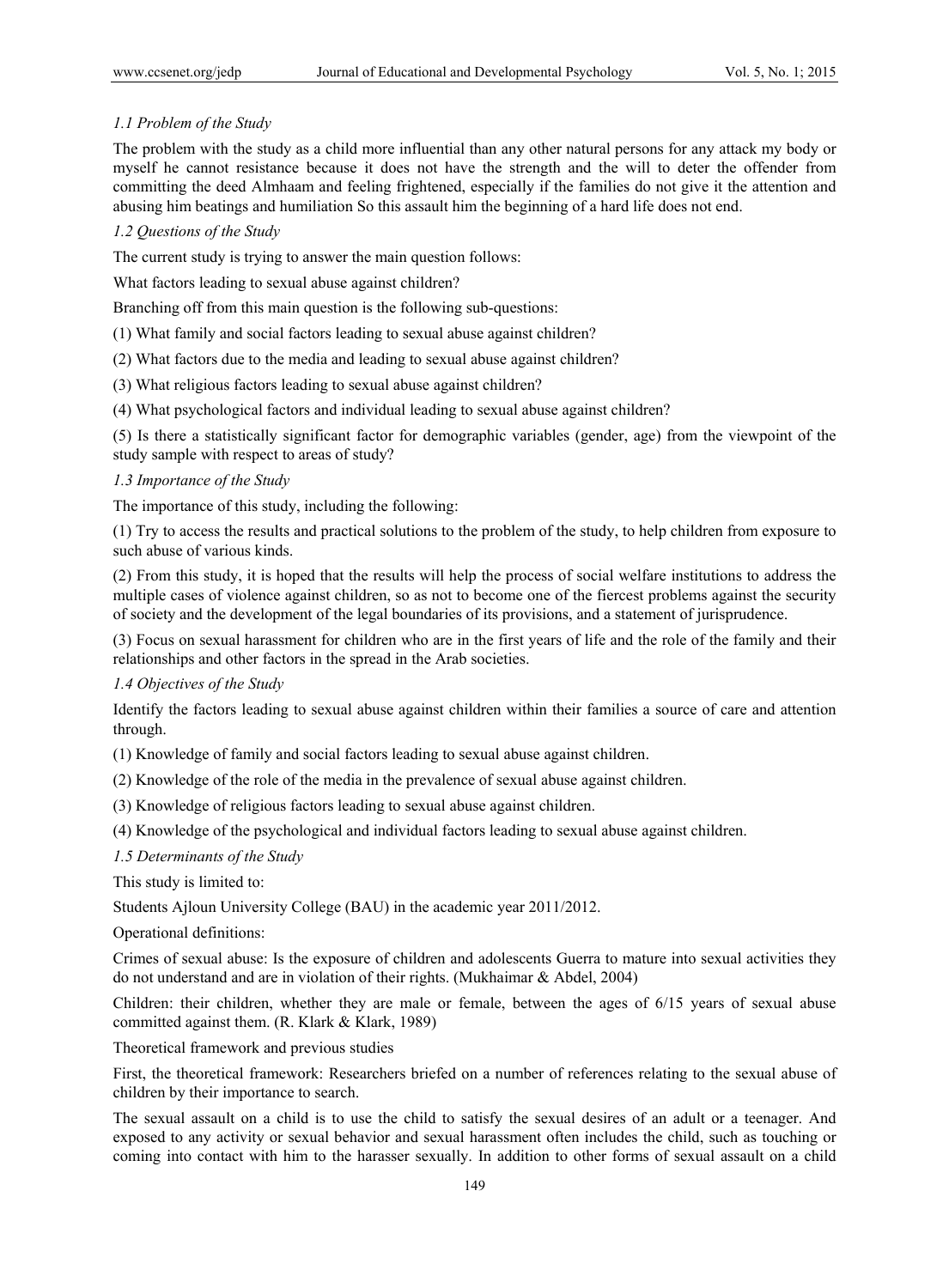sexual intercourse, child prostitution and sexual exploitation through pornography and pornographic sites. This has devastating emotional effects of the attack itself, which is a betrayal of the child and the betrayal of confidence by his authority and exploited it. (Mukhaimar & Abdel, 2004)

And called the memos "sexual harassment sexual abuse" on each raised against the child/child deliberately, so the existence of the scenes obscene or sexual images or bare, and other stimuli Ktmay tentacles genitals or urged him to touch the members of the other person or his teaching bad habits—Kalastmina example—as well as sexual assault in direct forms known natural ones and anomalies. Can be defined as sexual harassment accordingly that: words and deeds and gestures beyond the scope of fitness issued from people mean from behind win over others to exercise their sexual behavior Kalmlamsh direct physical to the victim, or the use of body language; like looking at who comes out the bounds of decency (stare long), and winking eye, or use hand gestures or other organs of the body to express their sexual desires. May be that the threat or extortion or intimidation, which is a flagrant infringement on the freedom and dignity of others. It may be sexual harassment "by default" virtual, but in a different manner Klju actor to show (W) sensitive parts of the body, or display pictures and movies and pornography in front of his victims in order to induce them or influence them (Iman, 2005).

And images created for sexual harassment in the Saudi society, which could fall under psychological violence and sexual use some young men of the means of modern verticals including photography and Bluetooth and the Internet to take pictures and video clips of women or steal their photographs and Joalathen aim Aptzaizen and threatening to publish the pictures in the event of non-approval of that is asked of them; Kamraafqathm and out with them and maybe have sex at an advanced stage when the surrender of the offender and the victim Atbdi little resistance in order to avoid scandal or lack of existence of their self-help them to get rid of the problem, which fell victim to it. (Jardan, 2005, p. 9)

It takes several pictures of sexual harassment; such as using words and phrases and gestures nationality by the actor toward the student victim, and perhaps touching sensitive parts of his body, and harassing way reflect the desire to sexually Moaqath. May take the harassment image threat at a time tend the victim to avoid the complaint, for fear of the perpetrator or the scandal, especially in the case of females, which some studies suggest that only 4% of those who have been subjected to sexual harassment in their workplaces they voiced a complaint with refrained from complaining about 96% for several reasons, the foremost of the fear of loss of employment, and the scandal, and the vibration center in front of the victim's co-workers, or because the offender is the owner of the facility (Alrdien, 2008).

The sexual abuse of a form of child abuse that could be older adolescent or adult uses a child for sexual stimulation. Include or put pressure on the child to engage in sexual activities with a view to satisfy their sexual desires and the same sexual contact with children, or used in the production of child pornography (Badr, 2001).

#### **2. Statistics**

(1) Sexual harassment of children in Jordan: records show a clinic forensic that the number of cases that have been inspected during 1998 has reached 437 case, which included 174 case of sexual abuse on children and were classified as follows: 48 cases of sexual abuse was the aggressor where from within the family, and 79 cases of abuse Hitch assailant was known to the victim or a nearby neighbor or any other, and 47 cases of child abuse was where by a stranger.

(2) Sexual harassment of children in Lebanon: According to Dr. Bernard Gerbagh in 2000 that Almutmr fourth Lebanese to protect juveniles pointed to the high number of sexual assaults on minors, especially males of them at the hands of their relatives or minors aggressors.

(3) Sexual harassment of children in Egypt: Indicates the first study of incidents of children in Egypt prepared of Dr. Faten Abdel-Rahman Tnbara mentor media to assist in the Graduate Institute for Children at the University of Ain Shams that the incidents of sexual abuse of children, representing 18% of the total of the various incidents of the child. With regard to the perpetrator of the incident unrelated child victim, it was clear that the ratio is 35% he is a relative to children and 65% are not related to the child.

(4) Child abuse in Saudi Arabia: confirmed one of the studies conducted by the National Committee for the Prevention of Child Abuse. In Saudi Arabia, there are tens of thousands of children who are victims of severe trauma over the life as a result cause harm. It was found that there are 77% of the aggressors Hola Aldhaa boys' fathers and 11% of their relatives and more than 75% of abusers are people known to the victim child relationship bound together by kinship or knowledge. And sexual harassment, this one kind of mischief and note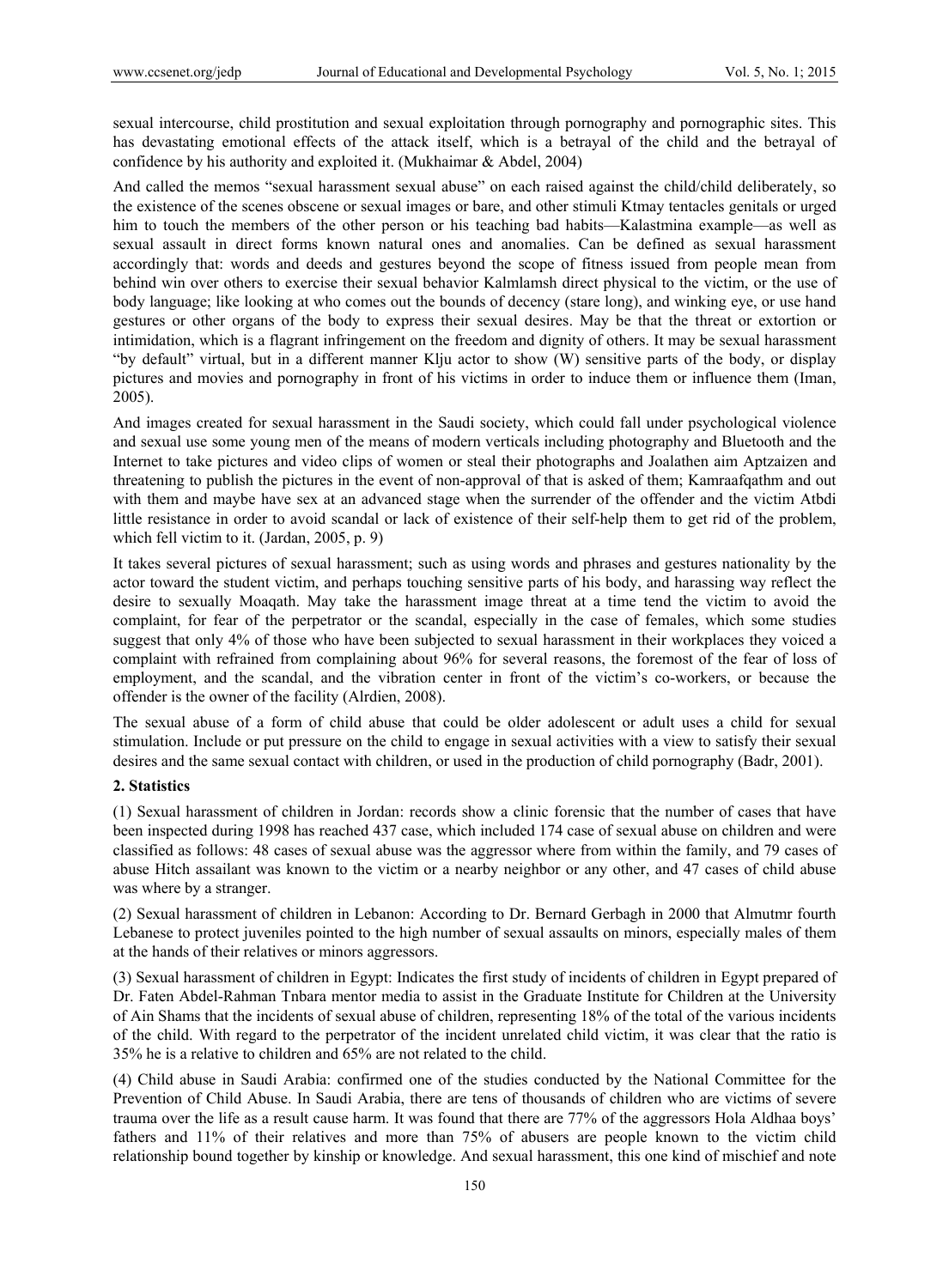that most of the crimes of sexual abuse of children occur from relatives and friends is linked to our children. (Ministry of Interior) Although each case of individuality, but that there are quasi-public lead to the emergence of this disaster, including: 1) rash sexual in the media in all its forms and gluttony in eating, 2) absence of control parental, 3) overconfidence in some close to the child and leave them in isolation for observation, 4) fear of family. The scandal in the punishment of the offender, which leads to repeat his crime, 5) not to educate children about their bodies and how and when to treat the others with him, 6) lack of development of regulations, legal systems in some places to follow the shape of this crime and evaluated as worth, 7) children's fear of reporting, both of the family do not even considered a partner, or the capacity of offender and, of course, falls within the reasons the absence of commitment to religious and moral (Tnbara, 2003).

#### *2.1 Previous Studies*

Study Al Saud (2000) titled "The phenomenon of child abuse types, causes and characteristics of exposed him". The sample consisted of 182 of Almhnin of pediatricians and psychologists meetings and staff specialists and psychologists hospitals Riyadh. The results show that most types of physical abuse at a percentage of 91.5%, followed by cases of neglect, 87.3%, and psychological abuse, 53.5%, and cases of sexual abuse of 46.5%, then the cases of children who were exposed to more than one type of 16.9% and more child abusers are males increased by 67.6% and females at 63.4%, and the mothers had registered more than an assault on their children increased by 74.6%, then the parents of 73.2% and stepmother 50.7% and then the Worlds at home 33.8%, and the brother of 23.9%, followed by stepfather 19.7% and Sister 15.5% and uncles 5.6% and finally uncles 4.2% as explained results show that the reconstruction of the children who have been abused under two years by 66.2%, then who is aged between 4-6 years increased by 63.4%, then the category of 6-8 years increased by 54.9% in addition to the families of children who have been hurt characterized by disintegration, low income, and the father has more than one wife, and a low level of education of the parents.

Study Jishi (2001), a study entitled "The Reality of child abuse through the issues contained to the Ministry of the Interior in the period 1997-2000 of the State of Bahrain" aimed to account for all cases of children coming into the offices of women's police departments of security, during the period 1997-2000. The total number of cases received (262) case, divided into two types of sexual assault and physical, and the percentage of attacks on males 77% compared to females 23%, and the sexual assaults by 64% of the attacks contained to the police station, and the percentage of males abused sexually 65% compared to females 35, and most of the attacks on male outside the family, while the female sexual Onalaatdae was happening within the family.

Study Zahrani (2003) titled "The phenomenon of child abuse in Saudi society" and amounted to the same study, 2050 students aged between 10-17 years of Riyadh and Mecca, Dammam, and the study found the following results: the existence of child abuse in Saudi society, and half of the sample subjected to a form of abuse in their daily lives, and more types of abuse is psychological abuse, where the rate was 70%, followed by physical abuse and accounted for 25.30% and 23.9% of negligence. The highest percentage of children have been abused are orphans, followed by cases where the parents are separated, then that will be Fahaallowaldan divorced, then where the parents are alive, Cases in which the deceased father, and their mother Odnahm deceased. Victims of abuse suffer from social and psychological problems, health, educational. Study Vigio Rideau and his colleagues (Figueiredo et al., 2004) a study entitled "The History of abuse in childhood with parents in Portugal" in order to know the prevalence of physical and sexual abuse in childhood with parents in Portugal. The sample consisted of (1000) one of them (506) of the mothers and the rest of Allaaba and completed all respondents answered all the Portuguese version of the questionnaire history of childhood. The results indicate the presence of the prevalence of a high physical ill-treatment of the sample where the level of prevalence in childhood (73%) is that the rate of abuse -related injuries acute and bone fractures was weak where the prevalence rate (9.5%) of the sample. Decided Subscribers to the physical abuse began before the age of 13 years. There were no differences in the ill-treatment between the sexes, while the rate of sexual abuse and much lower rate (2.6%) of the total sample. And found a statistical relationship between the function of the intensity of abuse and lack of consolidation by the adults in adolescence, the researchers concluded that the rate of abuse in Portugal lowest rates that I've found studies that were used to identify the date of childhood in America and Spain.

Study Rodgers and others (Rodgers et al., 2004) study entitled "Determine the extent of Arrows five styles of patterns of abuse (sexual abuse, physical abuse, abuse emotional, physical neglect, emotional neglect) in health behavior in adults", the evaluation of exposure to a number from these patterns during childhood, and it has (221) woman from Mrakzasahh preliminary in San Ditjobamrica. Researchers used a scale of shock childhood to estimate exposure to abuse in childhood, and the information form to inquire about alcohol consumption and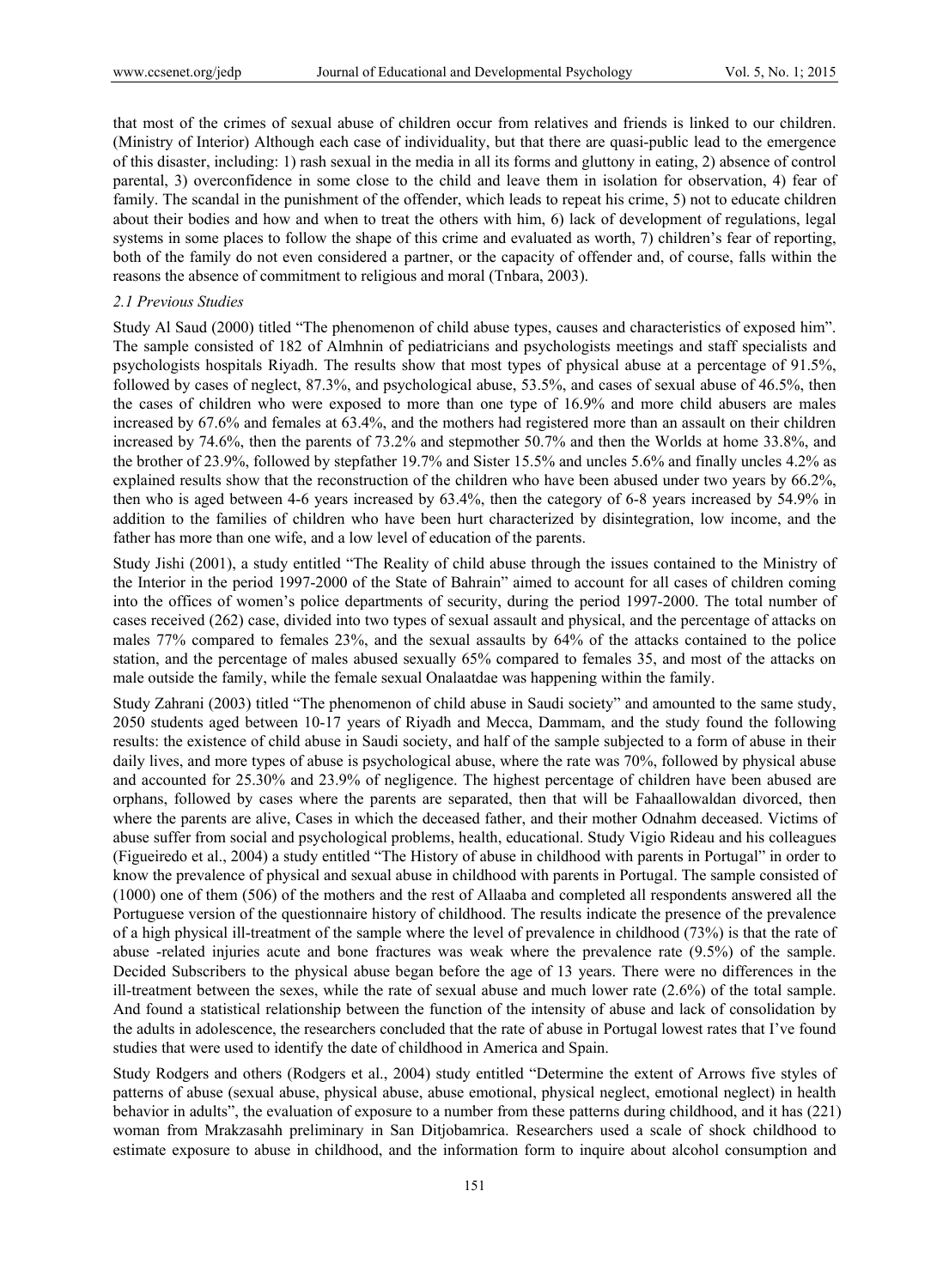scale to evaluate appropriate behavior. It also showed a relationship between the statistical function of both physical and sexual abuse, emotional neglect and emotional childhood, on the one hand, and varying patterns of health behavior in adults on the other. The researchers found that women who have been subjected to multiple patterns of abuse in childhood were more likely to come back on alcohol Ommarsh deviant sexual behavior in adulthood. Study Pl Stone and his colleagues AL 2004, Gladstone's study entitled "Study of a single style of patterns of abuse, a pattern of sexual abuse" and considered it a shock of childhood trauma, the study aimed to describe clinical characteristics that Tmizalnads Almktibat with and without Altardilisaeh sex in childhood, and examined the relationship between sexual abuse in Mrahlhalotfolh and self-harm destination and violence in personal relationships, and the sample consisted of (25), a woman suffering from depression, and use them corresponding method and applied them to a questionnaire Altqriralmata and Mkieshamltunllaktiab Hamilton Depression. Results showed that women who had been sexually abused in childhood suffer from depression in adulthood and more prone to suicide and self-harm, and Taanielnads who have been sexually abused in childhood Oadaof Adtarabakulq and panic in adulthood, and that women who have been subjected to physical abuse and psychological was their fathers less warmer and attention, and suffering of women who have suffered sexual abuse in childhood characteristics of borderline personality and hysteria, the conflict parental childhood has been associated with abuse, emotional neglect and physical abuse, and the results showed Oada that women following have been subjected to sexual abuse in childhood to have a rise in the practice of the behavior of self-harm is meant in the past and more recently, though the shock early to have remained outstanding, which increased the difficulty of healing Manalaktiab.

Study Zahrani (2005) entitled "People kind of relationship abuse for the sexual abuse" although that (62.1) of subjects did not disclose them sexually abusive, the percentages were as those who: (16.6%) of kin, and (12.4%), friends, and (4.8%), the Muslim Brotherhood, and (2.1%) of teachers/parameters, and (1%) mothers. Amaaldharb Although also of that (23.3%) did not disclose Artkpo violence towards them, the percentages were as follows:  $(29.4\%)$  parents, and  $(18.5\%)$  brothers, and  $(11.6\%)$  relatives, and  $(8.3\%)$  mothers, and  $(5.5\%)$ , friends, and (3.4) teachers/parameters. It showed that the causes of abuse paternal age Whenever father was a small age increased neglect of his children, as well as the work of the mother Vlomhat workers Aktrahmala for their children, housewives, as well as housing and family income and the greater the number of children for (6) the greater the likelihood of exposure of the child to neglect Almchaara and be the cause of the Abuse of Children. Study Chan and others (Chen, Dunne, & Hana, 2006) study titled "Detect the prevalence of sexual abuse of children and its implications for the emergence of mental disorders and delinquent behavior among girls in China" study sample consisted of 354 female students from the medical school high school in Henan Province. The researchers used a resolution of inquiring indirectly from exposure to attitudes or experiences of unwanted sexual before the age of sixteen and depression and suicidal behavior and Alaztrapat behavioral grave has been found from the results of a study that one of every five girls (21.9%) confirmed that it had been before the sixteenth Age to type at least one of the types of sexual abuse (class researchers to sexual harassment 12 species within the two areas of physical harassment and harassment of non-physical). While confirmed the girl and one of every seven girls she had been sexually abused, including physical harassment, researchers found no significant relationship between exposure to sexual abuse and variables educational level of the parents and the presence of the brothers, and accommodation in the countryside or in the city childhood. It showed a statistical relationship between the function of exposure to sexual abuse and some mental disorders, such as depression, and suicidal thinking and planning to commit suicide, drinking alcohol, smoking, and aggressive behavior. Study Said (2007) entitled "The detection rates exposure to physical abuse and sexual abuse in childhood among juvenile delinquents compared to a particular officer of the non-delinquent", the study sample consisted of 24 children from the juvenile delinquents living in a care home events Pudong ferrous and (24) of non-delinquents from my school revolution and Osama bin Zaid School for Boys. The researcher hired by identifying the experiences of abuse in childhood after undergoing some modifications. The study results showed that the presence of statistically significant differences between groups in physical abuse, both a father figure and a mother, or in the direction of juvenile delinquents. There was no statistically significant differences between the two groups in the sexual abuse, as was the prevalence of physical abuse (image of the Father and Mother image) and sexual abuse between juvenile delinquents (16.67%) and (25%) and (29.17%), respectively, while the rates were Ancharha between members of the control sample (12.5%) and (16.67%) and (25%), respectively. There was no correlation between the number of times a function of deposit in the care home on the one hand and physical abuse (image of the Father and Mother image) and sexual abuse on the other. Study algareeb (2007) entitled "Social and economic characteristics and cultural to the families of children exposed to abuse in Saudi society" study relied on the case study method for the analysis of (110) dossier of case files of children who have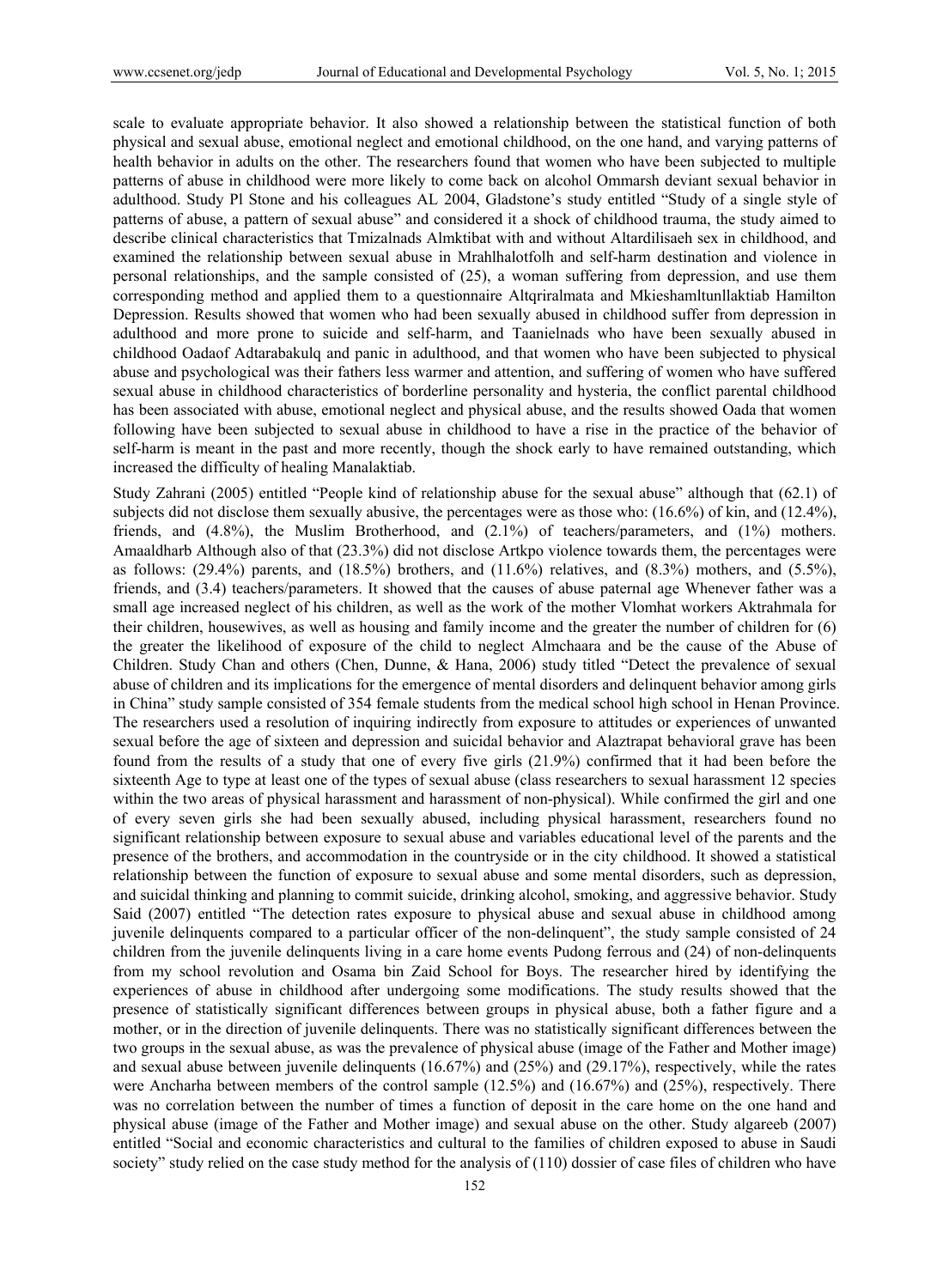been subjected to abuse from several sources healthy, legal and social with a number of Saudi Arabian cities. The study found that physical abuse was ranked first, followed by emotional abuse, and psychological abuse, and in the last rank of sexual abuse. The ranking based Hoalab abuse against the child, then one of the brothers and mother, and the maid, and the driver. The study also found high abuse against children in the extended family, while less offending in nuclear families. And that the increase in the abuse of families, which is drawn from the (9-12 people), while less than a few families in size. The study found that the majority of abused children belonging to the families of matrimonial. The majority of families belonging to the rural and Bedouin style while carrying the families living in urban areas. The study also found that the more education Say Father increased to abuse committed against children, and with respect to increasing the level of economic abuse in families with low economic income, then in captivity with an average economic level. And less Alasralty infested are hurting families with higher economic level. Study of the cult, Abu Doh (2007) entitled "To examine the nature of acts of sexual harassment and public sexual harassment, incest, especially the children". This study aimed to find out the social dimensions associated with these acts within the contexts of varying the daily lives of women, children and access to the most important forms of sexual harassment within the contexts of social interaction between the female and the social environment surrounding the monitoring of the most important consequences resulting from exposure of female and male of any form of sexual harassment. Most important strategies which then Tpinha by victims to confront these acts all this, taking into account, inter interior elements, which control the situation in addition to the external elements which is made up of a group social and cultural conditions that frame the position of context, has revealed the results of the study on the fact that sexual harassment and its various forms phenomenon exists between the study sample and that 78.6% that recently witnessed increasing acts of sexual harassment against a female, also confirmed the results of the study to 62.1% of the study sample that all women and children vulnerable to harassment in the sense that these acts are no longer geared toward a certain segment of women only.

#### *2.2 What Distinguishes Our Study from Previous Studies*

Notes that progress from previous studies that addressed the issue of sexual abuse against children, whether studies of Arab or foreign It focused on the male and female, where she spoke of studies on family factors most impact on children and did not focus our study only on the factors of family, but also focused on religious factors, psychological and media the impact on children and commit sexual offenses against them by their relatives and others.

Has coincided studies study Zahrani (2005) and the study of the Al-Saud (2000), which emphasized that the more the aggressors on the child by relatives. And study Zahrani (2005), which confirmed the lack of disclosure of children from their attackers sexually by relatives. One of the main causes of abuse against a child young age of the father as a father was a small age increased to neglect his children.

## **3. Systematic Study**

# *3.1 Methodology of the Study*

Researchers follow the descriptive analytical method to conduct this study, so as to suitability of the nature of the study.

Population of the study: The study population consisted of students from the University of Balqa Applied Ajloun University College for the academic year 2011/2012 and totaling 200 students.

The study sample: The number of members of the community 100 students spread over three disciplines a child's upbringing/social service/psychological counseling Educational. The researchers chose a random sample of students from the specialty of child-rearing, social service and Educational Guidance. The number of respondents (100 students) and formed a rate (50%) of the study, and Table (1) shows the distribution of the sample according to demographic characteristics: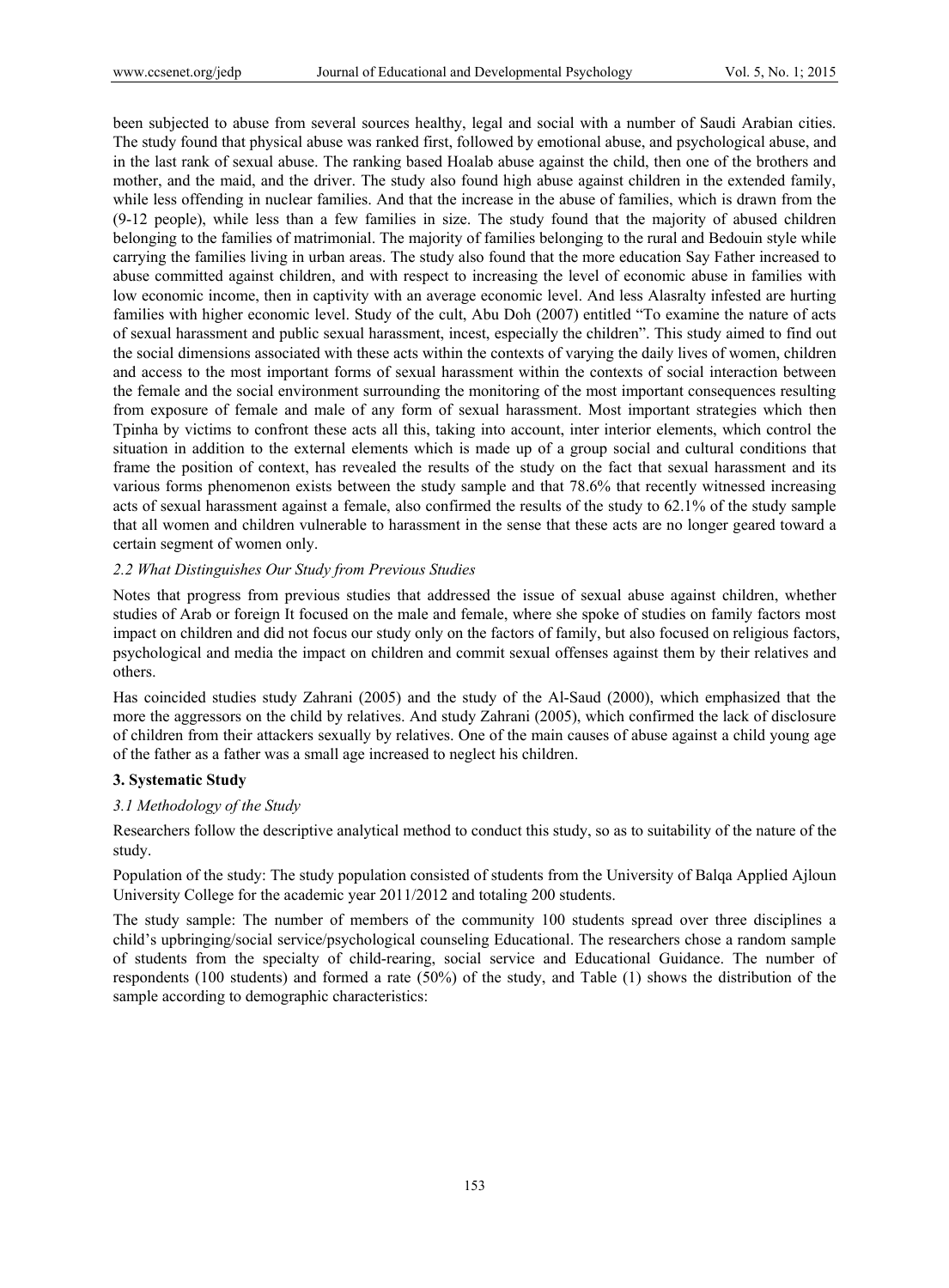| Item                          | Group                                    | Repetition | Percentage |
|-------------------------------|------------------------------------------|------------|------------|
|                               | Males                                    | 37         | 24.5       |
| Depending on the variable sex | Females                                  | 114        | 75.5       |
|                               | Total                                    | 151        | 100.0      |
|                               | B.Sc.                                    | 62         | 41.1       |
| Qualification                 | Diploma                                  | 89         | 58.9       |
|                               | Total                                    | 151        | 100.0      |
|                               | Social service                           | 54         | 35.8       |
|                               | Psychological counseling and educational | 72         | 47.7       |
| Specialization                | Child-rearing                            | 25         | 16.6       |
|                               | Total                                    | 151        | 100.0      |
|                               | Less than 20 years old                   | 60         | 39.7       |
| Age                           | $21-30$ years                            | 36         | 23.8       |
|                               | More than 30 years                       | 55         | 36.4       |
|                               | Total                                    | 151        | 100.0      |
|                               | Very religious                           | 37         | 24.5       |
| The level of religiosity      | Religious                                | 49         | 32.5       |
|                               | Not religious                            | 65         | 43.0       |
|                               | Total                                    | 151        | 100.0      |

Table 1. Distribution of the sample according to demographic characteristics

Study tool:

Researchers using the descriptive method to prepare the survey questions to pose axes, which will depend upon resolution images and to identify the factors leading to sex crimes against children. Mraaadad questionnaire has the following steps:

(1) Identify the goal of the questionnaire in the light of the objective of the study.

(2) The researcher has developed a number of paragraphs on each of the sub-questions. Sual has reached the number of paragraphs of his image questionnaire elementary (31) is poor.

(3) The questionnaire has been his image initial Gentlemen arbitrators have asked them to amendment and addition or deletion of any provision they deem appropriate.

(4) Has been conducting the amendments requested by the arbitrators Gentlemen. The number of paragraphs of the questionnaire after adjustment (26) is poor and thus be in its final form questionnaire has achieved honesty internal and external honesty.

## *3.2 The Stability Study Tool*

To make sure of the stability of the tool, researchers based method of testing and re-testing (test-re-test), as was the distribution of the tool (30) students from outside the study sample, and re-applied to them after two weeks, and then by Pearson correlation coefficient between the first application and the application second on the total score and each area of Aalostbana also been verified coefficient of internal consistency of the questionnaire on the total score and each of the fields of the six, and Table 2 below shows the coefficients stability of the tool by using the Pearson correlation coefficient, and transactions of internal consistency of the questionnaire method using equation Cronbach's alpha.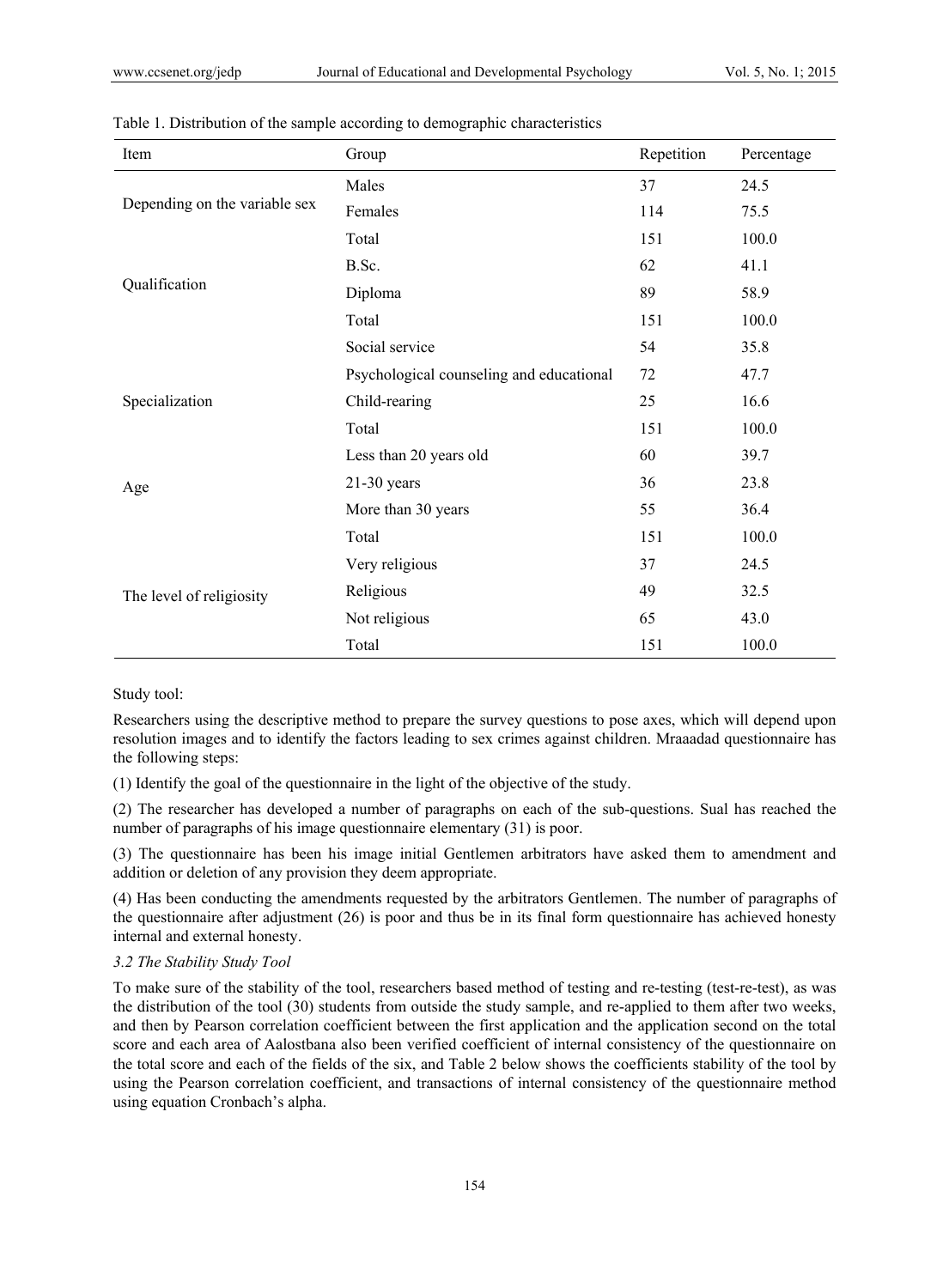| N <sub>0</sub> | Domain                    | Pearson correlation coefficients | Cronbach's alpha |
|----------------|---------------------------|----------------------------------|------------------|
|                | Family and social factors | 0.90                             | 0.81             |
| 2              | Factors media             | 0.78                             | 0.88             |
| 3              | Religious factors         | 0.84                             | 0.90             |
| 4              | Psychological factors     | 0.79                             | 0.95             |
|                | Total score               | 0.87                             | 0.92             |

| Table 2. Coefficients stability of the tool and transactions of internal consistency of the questionnaire |  |  |  |  |  |  |  |  |
|-----------------------------------------------------------------------------------------------------------|--|--|--|--|--|--|--|--|
|-----------------------------------------------------------------------------------------------------------|--|--|--|--|--|--|--|--|

Shown in Table (2) the transactions of the stability of the questionnaire using Pearson ranged from equation (0.78-0.90), and coefficients ranged from internal consistency of the questionnaire using Cronbach's alpha between equation (0.81-0.95), and all transactions were considered sufficient for the purposes of this study.

And judgment on the degree of importance of each and every problem areas and the problems of art education researcher used the following equation:

Were calculated how much each of these three levels according to the following equation:

Level=

Thus, the extent of each level is as follows:

—Be at a low level (1.33-2.33)

—Be at the average level (2.34-3.67)

—Be at the high level (3.68-5)

Results of the study

This chapter includes an overview of the results of the study by answering questions and as follows:

The results of the first question: What is the level of crimes of abuse against children in Jordan from the perspective of students Ajloun University College?

To answer this question were calculated averages and standard deviations, were identified Rank crimes of abuse against children in Jordan from the perspective of students Ajloun University College, and each area of study tool, shown in the Table (3) that.

| Table 3. Averages and standard deviations, grade and degree crimes of abuse against children in Jordan, from the |  |  |  |
|------------------------------------------------------------------------------------------------------------------|--|--|--|
| standpoint of Ajloun University College students in general and for each area of study tool in descending order  |  |  |  |

| No.           | Domain                    | <b>SMA</b> | Standard deviation | Rank | The degree of the problem |
|---------------|---------------------------|------------|--------------------|------|---------------------------|
| 4             | Psychological factors     | 3.60       | 0.80               |      | Medium                    |
| $\mathcal{L}$ | Factors media             | 3.32       | 0.72               | 2    | Medium                    |
|               | Religious factors         | 3.03       | 0.92               | 3    | Medium                    |
|               | Family and social factors | 2.82       | 0.85               | 4    | Medium                    |
|               | Total score               | 3.10       | 0.76               |      | Medium                    |

Notes from the Table (3) that the crimes of abuse against children in Jordan from the viewpoint of students Ajloun University College in general (total score) was moderate, reaching the arithmetic average (3.10) and standard deviation (0.80), and came all areas of study tool moderately, ranging averages between (3.60-2.82),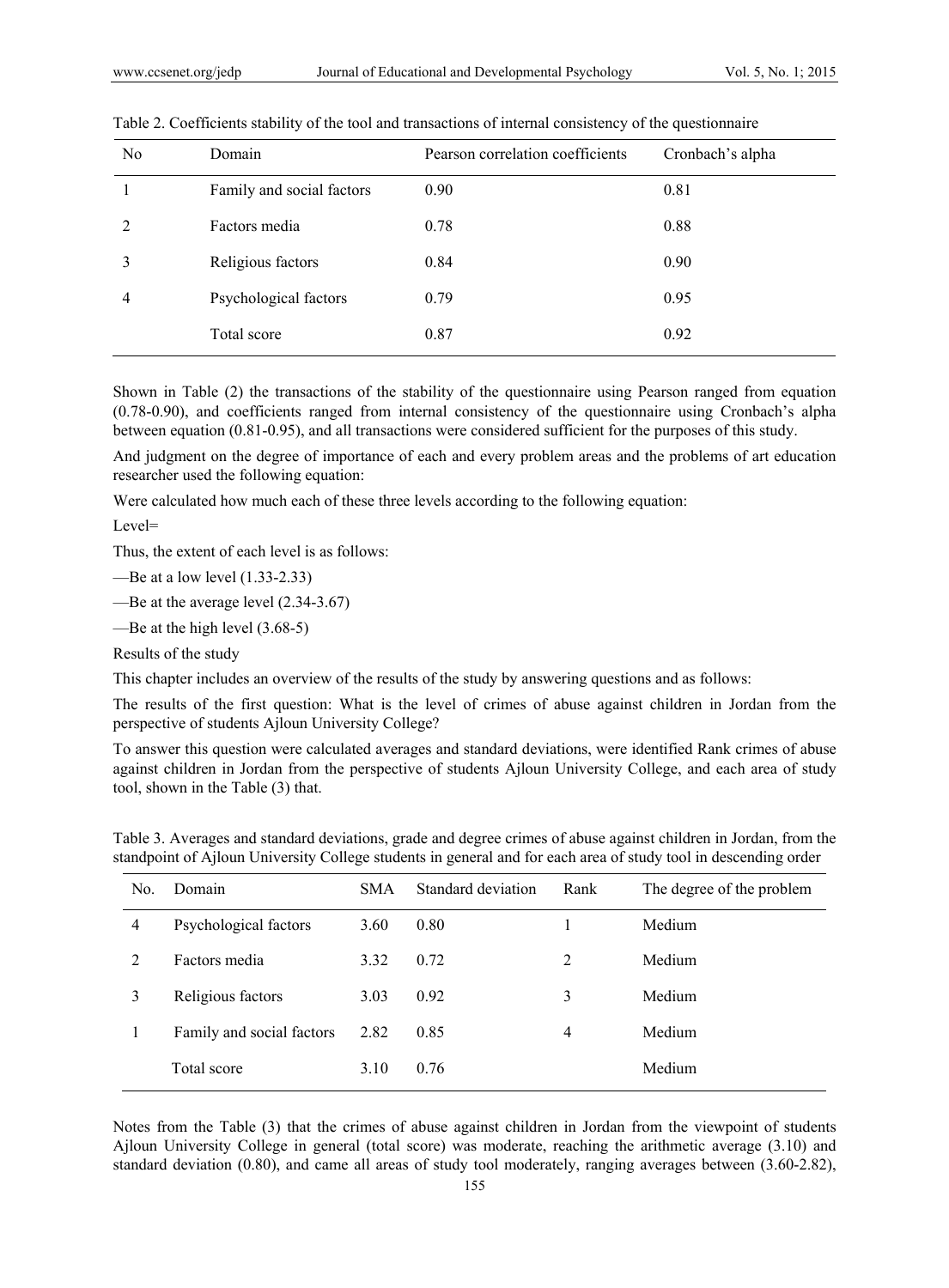and came in first level domain "psychological factors", with a mean (3.60), and moderately and a standard deviation (0.80), and came in second order "field" factors media "with a mean (3.32) and moderately, and a standard deviation (0.72), and came in the rank third and penultimate field of" religious factors, with a mean (3.03) and moderately, and a standard deviation (0.92), and came in rank fourth and final area of "family factors and social" with a mean (2.82) and moderately, and a standard deviation (0.85) as for the paragraphs of each of the results were as follows:

(1) The area of "family and social factors"

Was calculated averages and standard deviations, were identified grade and degree crimes of abuse against children in Jordan from the viewpoint of students Ajloun University College, the paragraphs of this area, and the table shows (4) that.

Table 4. Averages and standard deviations, grade and degree crimes of abuse against children in Jordan from the viewpoint of students Ajloun University College of paragraphs of the field of "family and social factors" in descending order

| No.            | Paragraph                                                         | <b>SMA</b> | Standard<br>deviation | Rank           | Degree |
|----------------|-------------------------------------------------------------------|------------|-----------------------|----------------|--------|
| 1              | Children left at home alone with the nanny                        | 3.05       | 1.03                  | 1              | Medium |
| 8              | Lack of sex education for children at a young age                 | 2.99       | 1.25                  | $\overline{2}$ | Medium |
| 5              | Not to isolate the boy about the girl in bed                      | 2.93       | 1.31                  | 3              | Medium |
| 3              | Failure to provide social support for children                    | 2.79       | 1.15                  | $\overline{4}$ | Medium |
| 6              | Parents talk about sex (courtship) in front of children           | 2.79       | 1.29                  | 4              | Medium |
| 2              | Participation of children in the bed of parents                   | 2.78       | 1.09                  | 6              | Medium |
| $\overline{4}$ | Parents to exercise some behaviors of sex in front of<br>children | 2.66       | 1.32                  | 7              | Medium |
| 7              | Dysfunctional family relationships                                | 2.57       | 1.27                  | 8              | Medium |
|                | Total score                                                       | 2.82       | 0.85                  |                | Medium |

Notes from the Table (4) that the crimes of abuse against children in Jordan from the viewpoint of students Ajloun University College of vertebrae field of "family factors and social" in general (total score) were medium reaching the arithmetic average (2.82) and moderately and a standard deviation (0.85), came all the paragraphs of this area in the middle class, ranging between averages (3.05-2.57), and came in first order of paragraph (1) "leave the children at home alone with the nanny". A mean (3.05) and the high degree and a standard deviation (1.03), and came in second order "paragraph (8)" non-sexual education for children at a young age. With a mean (2.99) and the high degree and a standard deviation (1.25), and came in Rank penultimate paragraph (4) "the practice of parents for the behavior of some sex in front of children." My average (2.66) and a medium degree and a standard deviation (1.32), and came in the last paragraph Rank (7) "dysfunctional family relationships." My average (2.57) and the high degree and a standard deviation (1.27).

(2) Field "factors that are due to the media"

Was calculated averages and standard deviations, were identified grade and degree crimes of abuse against children in Jordan from the viewpoint of students Ajloun University College, the paragraphs of this area, and the table shows (5) that.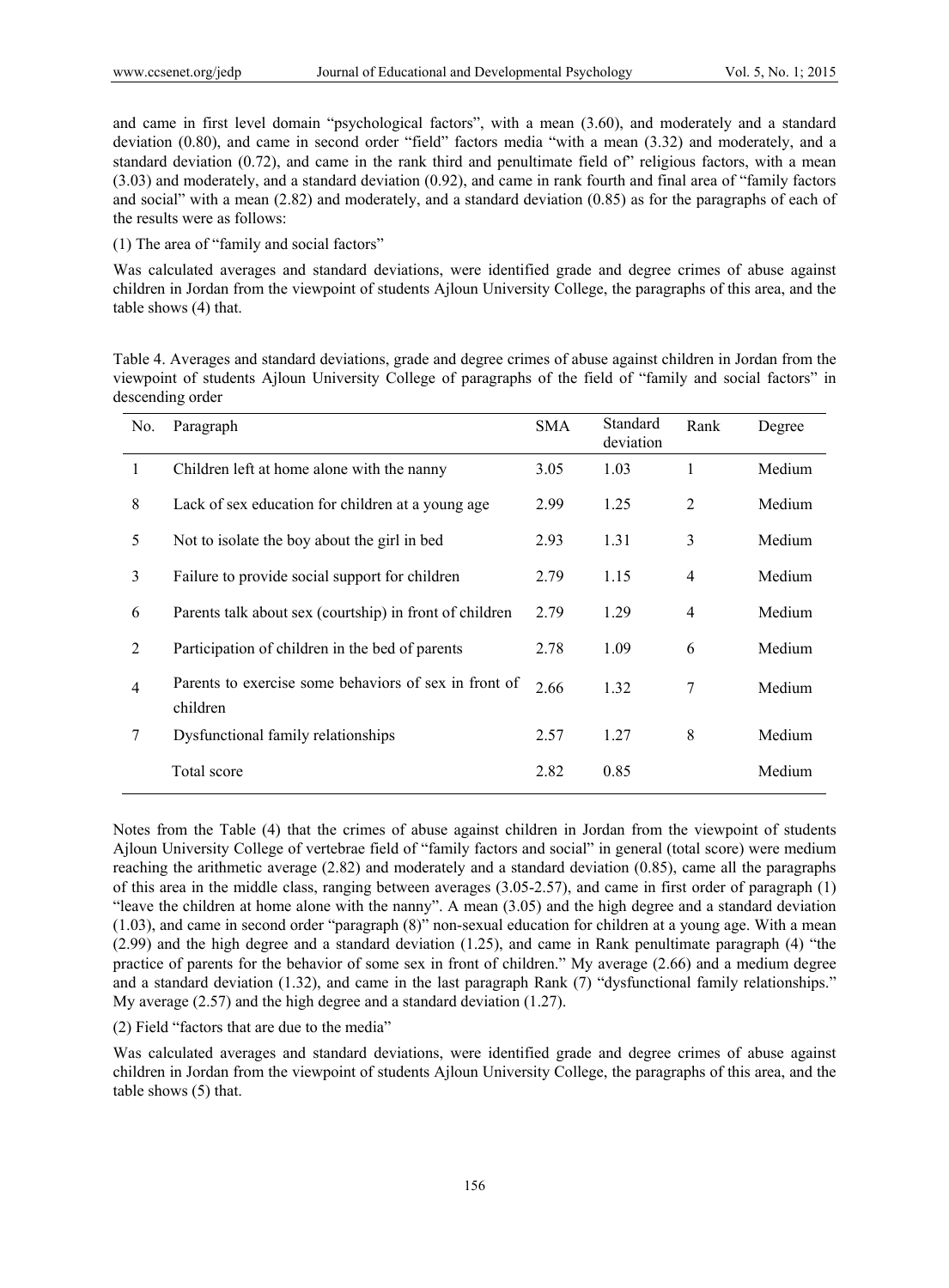| $C_1$ 1 1                                                                                                       |  |
|-----------------------------------------------------------------------------------------------------------------|--|
| media" in descending order                                                                                      |  |
| viewpoint of students Ajloun University College of paragraphs of the field, "the factors that attributed to the |  |
| Table 5. Averages and standard deviations, grade and degree crimes of abuse against children in Jordan from the |  |

| No. | Paragraph                                                                          | <b>SMA</b> | Standard<br>deviation | Rank | Degree |
|-----|------------------------------------------------------------------------------------|------------|-----------------------|------|--------|
| 10  | Parents use the internet in front of children                                      | 3.91       | 0.93                  |      | High   |
| 9   | Movies and sexually exciting cultural                                              | 3.80       | 1.19                  | 2    | High   |
| 11  | Lack of control of parents to their children<br>when they are exposed to the media | 3.36       | 1.25                  | 3    | Medium |
| 13  | Video clips and songs downlink and children<br>left unsupervised                   | 2.83       | 1 2 8                 | 4    | Medium |
| 12  | Internet and displays it from pornographic<br>sites and scenes                     | 2.71       | 1.34                  | 5    | Medium |
|     | Total score                                                                        | 3.32       | 0.72                  |      | Medium |

Notes from the Table 5 that the crimes of abuse against children in Jordan from the viewpoint of students Ajloun University College of vertebrae field "factors that are due to the media" in general was moderate, reaching the arithmetic average (3.32) and moderately and a standard deviation (0.72), came paragraphs of this area in the class of high- and medium-ranged averages between (3.91-2.71), and came in first order, paragraph (10) "misuse of parents online in front of children," a mean (3.91) and the high degree and a standard deviation (0.93), and came in the second level, "paragraph (9)" movies and exciting cultural sexually "with a mean (3.80) and the high degree and a standard deviation (1.19), and came in Rank penultimate paragraph (13)" video clips and songs downlink and children left unsupervised. "With a mean (2.83) and a medium degree and a standard deviation (1.28), and came in the last paragraph Ran (12) "presented by the Internet and the sites and pornographic scenes" with a mean (2.71) and a medium degree and a standard deviation (1.34).

# (3) The field of "religious factors"

Was calculated averages and standard deviations, were identified grade and degree crimes of abuse against children in Jordan from the viewpoint of students Ajloun University College, the paragraphs of this area, and the table shows (6) that.

| Table 6. Averages and standard deviations, grade and degree crimes of abuse against children in Jordan from the |  |  |  |  |  |
|-----------------------------------------------------------------------------------------------------------------|--|--|--|--|--|
| viewpoint of students Ajloun University College of paragraphs of the field of "religious factors" in descending |  |  |  |  |  |
| order                                                                                                           |  |  |  |  |  |

| No. | Paragraph                                                                                          | <b>SMA</b> | Standard<br>deviation | Rank           | Degree |
|-----|----------------------------------------------------------------------------------------------------|------------|-----------------------|----------------|--------|
| 14  | The weakness of the religious faith of young people<br>who engage in sexual abuse against children | 3.44       | 1.12                  |                | Medium |
| 15  | Lack of attention to religious Blanch inside the house                                             | 3.30       | 1.08                  | 2              | Medium |
| 16  | The failure of the educational institutions for the<br>purpose of religious values in children     | 3.17       | 1.13                  | 3              | Medium |
| 18  | The proliferation of cafes and cabarets Forbidden                                                  | 2.97       | 1.19                  | $\overline{4}$ | Medium |
| 17  | The lack of deterrent penalties for homosexuality                                                  | 2.24       | 1.17                  | 5              | Medium |
|     | Total score                                                                                        | 3.03       | 0.92                  |                | Medium |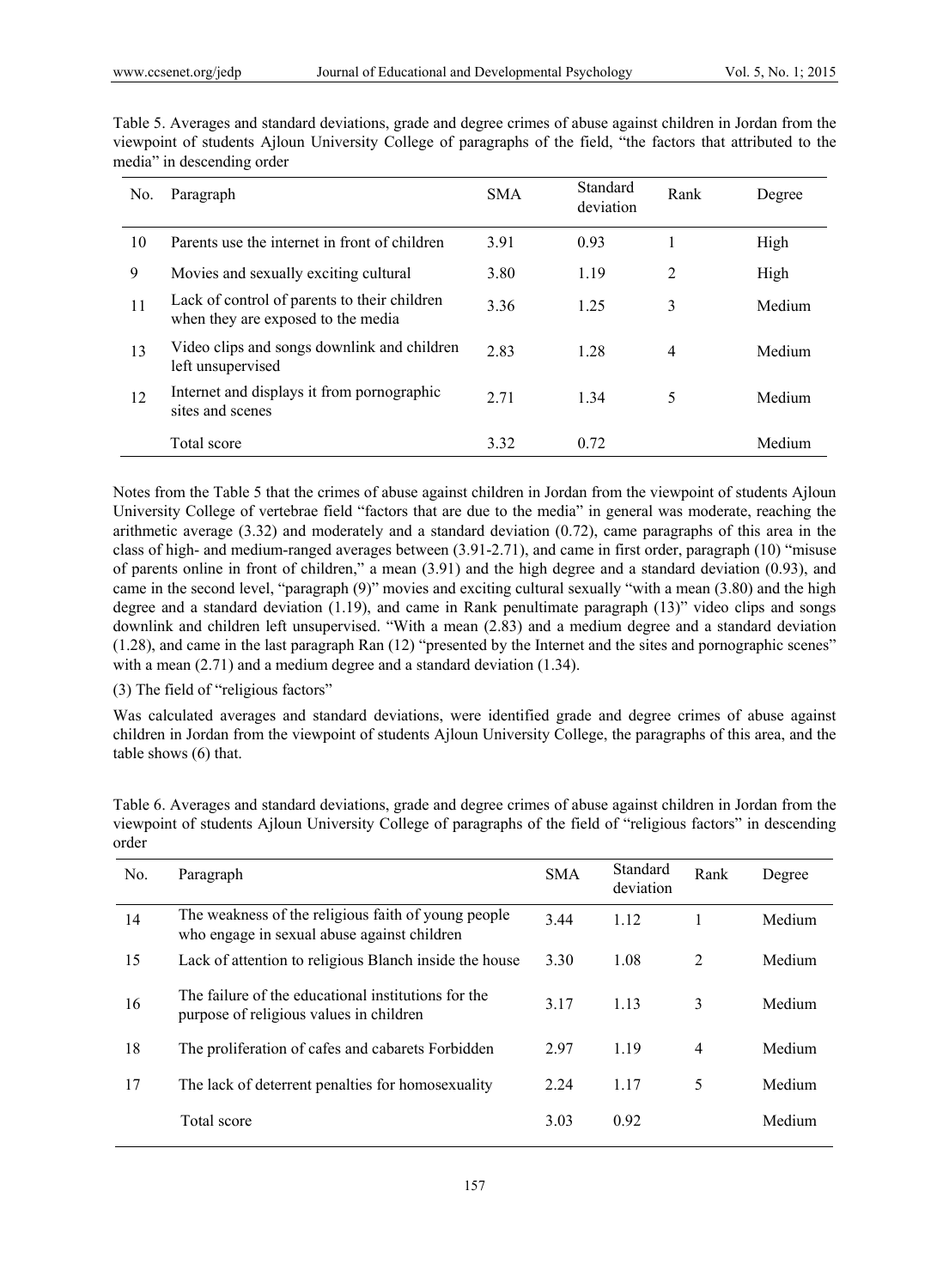Notes from the Table (6) that the crimes of abuse against children in Jordan from the viewpoint of students Ajloun University College of vertebrae field "study plan" in general (total score) was moderate, reaching the arithmetic average (3.03) and a medium degree and a standard deviation (0.92), came paragraphs of this area Baldrjtin medium, ranging averages between (3.44-2.24), and came in first order, paragraph (14) "weak religious morals among young people who engage in sexual abuse against the child." With a mean (3.44) and a medium degree and a standard deviation (1:12), and came in second order "paragraph (15)" lack of interest Baltncih religious inside the house. With a mean (3.30) and the high degree and a standard deviation (1.08), and came in Rank penultimate paragraph (18) "The spread of cafes and cabarets Forbidden" average My Account (2.97) and a medium degree and a standard deviation (1.19), and came in the last paragraph Rank (17) "lack of deterrent penalties for homosexuality" a mean (2.24) and a medium degree and a standard deviation (1.17).

#### (4) The area of "psychological factors"

Was calculated averages and standard deviations, were identified grade and degree crimes of abuse against children in Jordan from the viewpoint of students Ajloun University College, the paragraphs of this area, and the table shows (7) So.

Table 7. Averages and standard deviations, grade and degree crimes of abuse against children in Jordan from the viewpoint of students Ajloun University College of paragraphs of the field of "psychological factors" in descending order

| No. | Paragraph                                                                     | <b>SMA</b> | Standard<br>deviation | Rank           | Degree |
|-----|-------------------------------------------------------------------------------|------------|-----------------------|----------------|--------|
| 21  | Depressive symptoms associated with teen                                      | 4.05       | 1.07                  |                | High   |
| 22  | The presence of positive characteristics in the<br>child's personal aggressor | 3.84       | 1.19                  | $\mathfrak{D}$ | High   |
| 23  | Weakness of empathy and relationships with others                             | 3.64       | 0.90                  | 3              | Medium |
| 20  | Automatic suppression of feelings and emotions                                | 3.45       | 1.43                  | 3              | Medium |
| 19  | Compulsive tendency to adventure and frustration                              | 3.07       | 1.14                  | 5              | Medium |
|     | Total score                                                                   | 3.60       | 0.80                  |                | Medium |

Notes from the Table (7) that the crimes of abuse against children in Jordan from the viewpoint of students Ajloun University College of vertebrae field of "psychological factors" in general was moderate, reaching the arithmetic average (3.60) and moderately and a standard deviation (0.80), and came all the paragraphs of this area between the high degree and medium ranged averages calculations between (05/04 to 07/03), and came level the first paragraph (21) "depressive symptoms associated with adolescence," a mean (4.05) and a high degree, and a standard deviation (1.07), and came in second order paragraph (22). The presence of the characteristics of positive personal aggressor on the child "with a mean (3.84) and the high degree and a standard deviation (1.19), and came in Rank penultimate paragraph (20)" to suppress feelings automatic and agitation "with a mean (3.45) and a medium degree and a standard deviation (1.14), and came in the last paragraph Rank (19)" compulsive tendency to adventure and frustration. My average (3.07) and a medium degree and a standard deviation (0.80). The results of the second question: Is there a statistically significant difference in the significance level (0.05) in the crimes of abuse against children in Jordan from the viewpoint of students Ajloun University College due to the variable sex.

To answer this question were calculated averages and standard deviations crimes of abuse against children in Jordan from the perspective of students Ajloun University College, has also been used test "T" for two independent samples to examine differences according to gender, and Table 3 shows the results.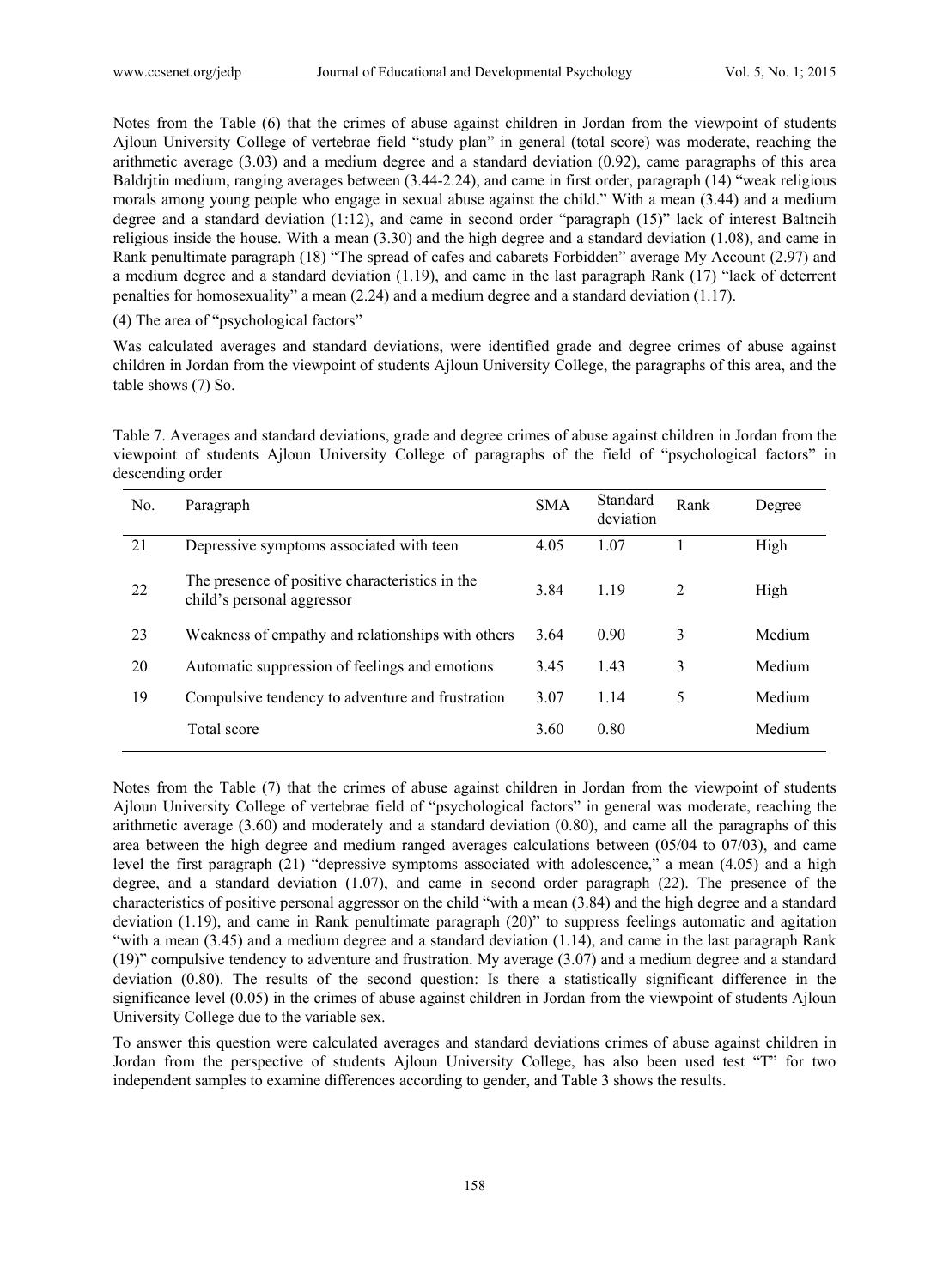| Domain                | Gender  | Number | <b>SMA</b> | <b>SD</b> | Value T. | The significance |
|-----------------------|---------|--------|------------|-----------|----------|------------------|
| Family and social     | Males   | 37     | 3.4358     | .71724    | $*5.570$ | .000             |
| factors               | Females | 114    | 2.6195     | .79204    |          |                  |
| Factors media         | Males   | 37     | 3.8757     | .61165    | *5 947   | .000             |
|                       | Females | 114    | 3.1439     | .66226    |          |                  |
| Religious factors     | Males   | 37     | 3.5730     | .67026    | $*4.405$ | .000             |
|                       | Females | 114    | 2.8474     | .92528    |          |                  |
|                       | Males   | 37     | 4.1676     | .54673    | $*5.232$ | .000             |
| Psychological factors | Females | 114    | 3.4351     | .79166    |          |                  |
|                       | Males   | 37     | 3.7630     | .56938    |          |                  |
|                       | Females | 114    | 3.0115     | .72644    |          |                  |
| Total score           |         |        |            |           | $*5.742$ | .000             |

Table 8. Averages and standard deviations and test t-test for independent samples of the differences in the crimes of abuse against children in Jordan from the perspective of students Ajloun University College, according to sex

#### *3.3 Statistically Significance*

The results indicate in the Table (3) the presence of statistically significant differences at the level (0.05 $\geq$ ) in the crimes of abuse against children in Jordan from the perspective of students of the Faculty of Ajloun university depending on the sex of the instrument as a whole and to all fields, and return these differences in favor of male students.

The results of the third question: Is there a statistically significant difference in the significance level (0.05) in the crimes of abuse against children in Jordan from the viewpoint of students Ajloun University College due to the variable Qualification

To answer this question were calculated averages and standard deviations crimes of abuse against children in Jordan from the perspective of students Ajloun University College, has also been used test "T" for two independent samples to examine the differences depending on the variable qualification, and the table shows (4) that.

Table 9. Averages and standard deviations in the crimes of abuse against children in Jordan from the perspective of students Ajloun University College depending on the variable Qualification

| Domain                    | Qualification | Number | <b>SMA</b> | <b>SD</b> | Value T. | The significance |
|---------------------------|---------------|--------|------------|-----------|----------|------------------|
| Family and social factors | B.Sc.         | 62     | 3.28       | 0.94      | $*6.300$ | 0.000            |
|                           | Diploma       | 89     | 2.50       | 0.60      |          |                  |
| Factors media             | B.Sc.         | 62     | 3.71       | 0.60      | $*6.132$ | 0.000            |
|                           | Diploma       | 89     | 3.05       | 0.68      |          |                  |
| Religious factors         | B.Sc.         | 62     | 3.61       | 0.77      | $*7.642$ | 0.000            |
|                           | Diploma       | 89     | 2.62       | 0.80      |          |                  |
| Psychological factors     | B.Sc.         | 62     | 4.02       | 0.83      | $*5.745$ | 0.000            |
|                           | Diploma       | 89     | 3.33       | 0.65      |          |                  |
| Total score               | B.Sc.         | 62     | 3.67       | 0.70      | $*7.172$ | 0.000            |
|                           | Diploma       | 89     | 2.87       | 0.63      |          |                  |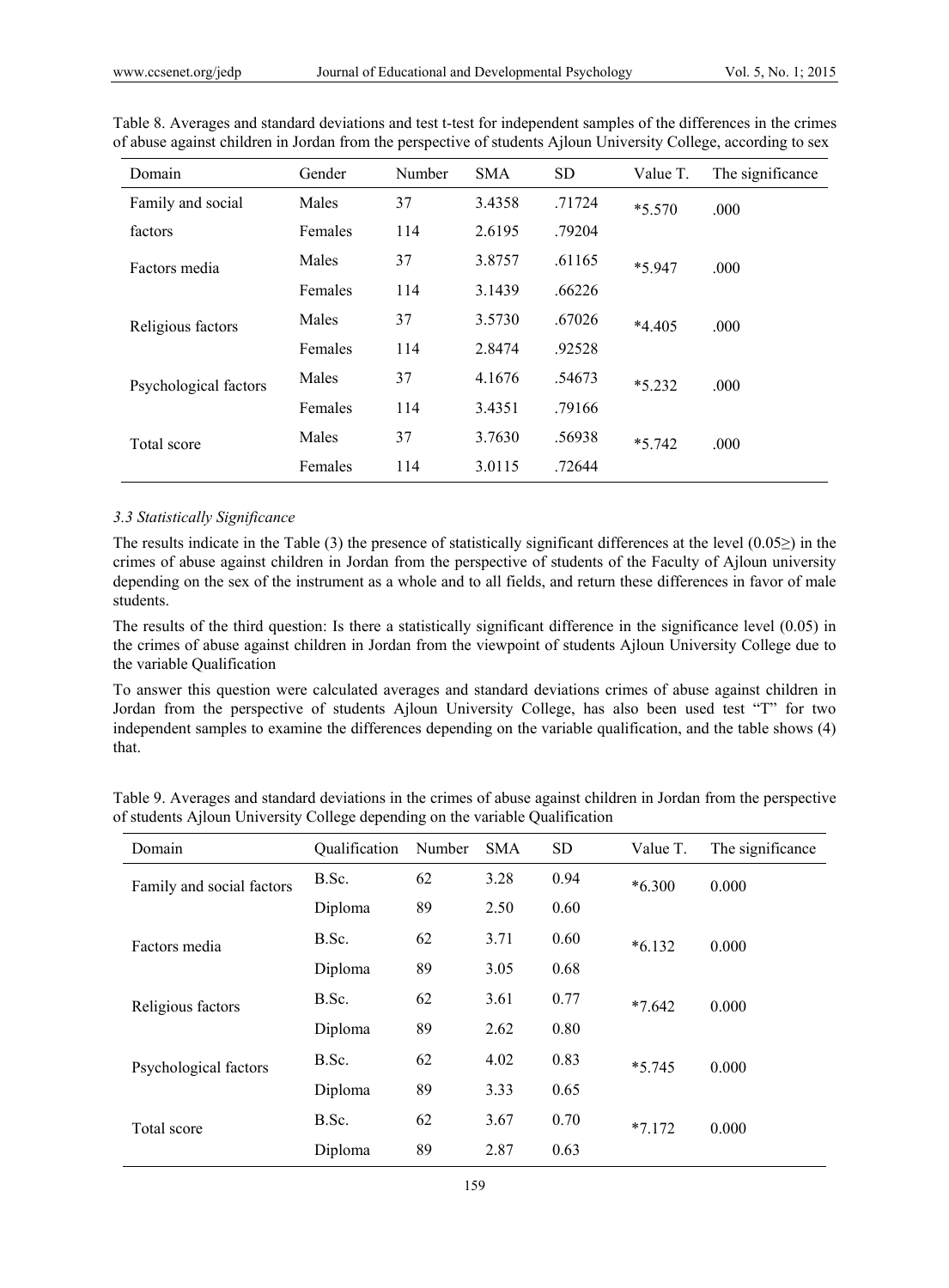Notes from the Table (4) the presence of statistically significant differences at the level  $(0.05\ge)$  in the crimes of abuse against children in Jordan from the viewpoint of students Ajloun University College depending qualified scientific instrument as a whole and on all fields, and return these differences for the benefit of undergraduate students.

The results of the fourth question: Are there statistically significant differences in the significance level (0.05) in the crimes of abuse against children in Jordan from the viewpoint of students Ajloun University College attributable to specialize?

To answer this question were calculated averages and standard deviations crimes of abuse against children in Jordan from the perspective of students Ajloun University College variable depending on the specialty, and the table shows (5) that.

| Domain                | Qualification                            | Number | <b>SMA</b> | <b>SD</b> |
|-----------------------|------------------------------------------|--------|------------|-----------|
| Family and social     | Social service                           | 54     | 2.72       | .64628    |
| Factors               | Psychological counseling and educational | 72     | 3.06       | 1.02004   |
|                       | Child-rearing                            | 25     | 2.34       | .25187    |
|                       | Social service                           | 54     | 3.18       | .46891    |
| Factors media         | Psychological counseling and educational | 72     | 3.52       | .88286    |
|                       | Child-rearing                            | 25     | 3.08       | .48648    |
|                       | Social service                           | 54     | 2.81       | .73404    |
| Religious factors     | Psychological counseling and educational | 72     | 3.23       | 1.07415   |
|                       | Child-rearing                            | 25     | 2.90       | .67853    |
|                       | Social service                           | 54     | 3.70       | .70013    |
| Psychological factors | Psychological counseling and educational | 72     | 3.76       | .88704    |
|                       | Child-rearing                            | 25     | 3.00       | .36968    |
| Total score           | Social service                           | 54     | 3.10       | .60797    |
|                       | Psychological counseling and educational | 72     | 3.39       | .90519    |
|                       | Child-rearing                            | 25     | 2.83       | .33241    |

Table 10. Averages and standard deviations in the crimes of abuse against children in Jordan from the perspective of students Ajloun University College, depending on the variable of specialization

Notes from the Table (5) the existence of morphological differences between the averages and the presence of morphological differences between the averages of crimes of abuse against children in Jordan from the viewpoint of students Ajloun University College according to the variable of specialization, and to determine whether the differences between the averages are statistically significant at the level  $(0.05\ge)$  been applied to the analysis of variance (One way ANOVA), and analysis of variance results were as shown in Table (6) as follows: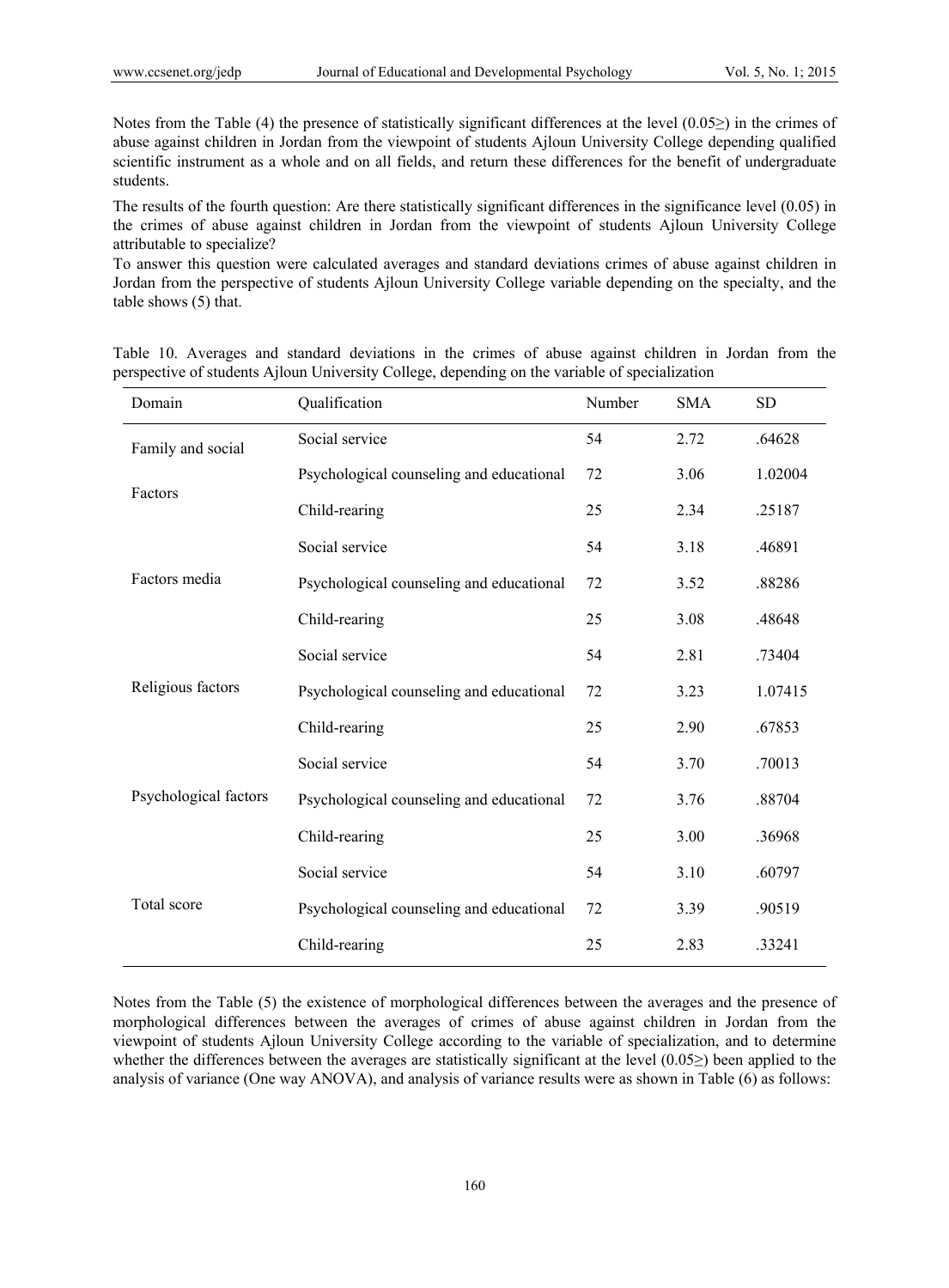| Domain                | Source of variation | Sum of  | Degrees of     | Average | P value  | The level of |
|-----------------------|---------------------|---------|----------------|---------|----------|--------------|
| Family and social     | Between groups      | 10.486  | $\overline{2}$ | 5.243   | $*7.956$ | 0.001        |
| factors               | Within the groups   | 97.533  | 148            | 0.659   |          |              |
|                       | Total               | 108.02  | 150            |         |          |              |
|                       | Between groups      | 5.316   | 2              | 2.658   | $*5.413$ | 0.005        |
| Factors media         | Within the groups   | 72.673  | 148            | 0.491   |          |              |
|                       | Total               | 77.989  | 150            |         |          |              |
|                       | Between groups      | 6.098   | $\overline{2}$ | 3.049   | $*3.713$ | 0.027        |
| Religious factors     | Within the groups   | 121.527 | 148            | 0.821   |          |              |
|                       | Total               | 127.624 | 150            |         |          |              |
|                       | Between groups      | 11.442  | $\overline{c}$ | 5.721   | $*9.946$ |              |
| Psychological factors | Within the groups   | 85.126  | 148            | 0.575   |          | 0.027        |
|                       | Total               | 96.568  | 150            |         |          |              |
| Total score           | Between groups      | 6.664   | 2              | 3.332   | $*6.132$ | 0.003        |
|                       | Within the groups   | 80.417  | 148            | 0.543   |          |              |
|                       | Total               | 87.081  | 150            |         |          |              |

Table 11. Analysis of variance for the differences in the crimes of abuse against children in Jordan from the perspective of students Ajloun University College variable depending on the specialization

*Notes.* \* statistically significant

The results indicate in the Table (6) to the presence of statistically significant differences at the level (0.05 $\geq$ ) in the crimes of abuse against children in Jordan from the perspective of students Ajloun University College, depending on the variable specialization on the tool as a whole and magazines subsidiary, in order to know the ownership of the difference was using Scheffe test for comparisons dimensional Table (7) below shows that.

| Table 12. Scheffe test for a posteriori comparisons of the differences in the crimes of abuse against children in |  |  |
|-------------------------------------------------------------------------------------------------------------------|--|--|
| Jordan from the viewpoint of students Ajloun University College, variable Specialization                          |  |  |

| Domain         | Experience                               | <b>SMA</b> | Social                       | Psychological | Child-      |
|----------------|------------------------------------------|------------|------------------------------|---------------|-------------|
| Family and     | Social service                           | 2.72       | $\overline{a}$               | $-.33449$     | .38954      |
| social factors | Psychological counseling and educational | 3.06       | $\overline{a}$               |               | $.72403(*)$ |
|                | Child-rearing                            | 2.34       | $\qquad \qquad \blacksquare$ |               |             |
|                | Social service                           | 3.18       | $\overline{a}$               | $-.33889(*)$  | .09778      |
| Factors media  | Psychological counseling and educational | 3.52       | $\qquad \qquad \blacksquare$ |               | $.43667(*)$ |
|                | Child-rearing                            | 3.08       | $\qquad \qquad \blacksquare$ |               |             |
| Religious      | Social service                           | 2.81       |                              | $-.42593(*)$  | $-.08859$   |
| factors        | Psychological counseling and educational | 3.23       | $\overline{a}$               |               | .33733      |
|                | Child-rearing                            | 2.90       | $\overline{a}$               |               |             |
| Psychological  | Social service                           | 3.70       | $\overline{\phantom{0}}$     | $-.06389$     | $.70000(*)$ |
| factors        | Psychological counseling and educational | 3.76       | $\qquad \qquad \blacksquare$ |               | $.76389(*)$ |
|                | Child-rearing                            | 3.00       | $\overline{a}$               |               |             |
|                | Social service                           | 3.10       | $\overline{a}$               | $-.29080$     | .27468      |
| Total score    | Psychological counseling and educational | 3.39       | $\qquad \qquad$              |               | $.56548(*)$ |
|                | Child-rearing                            | 2.83       |                              |               |             |

*Notes.* (\*) Statistically significant difference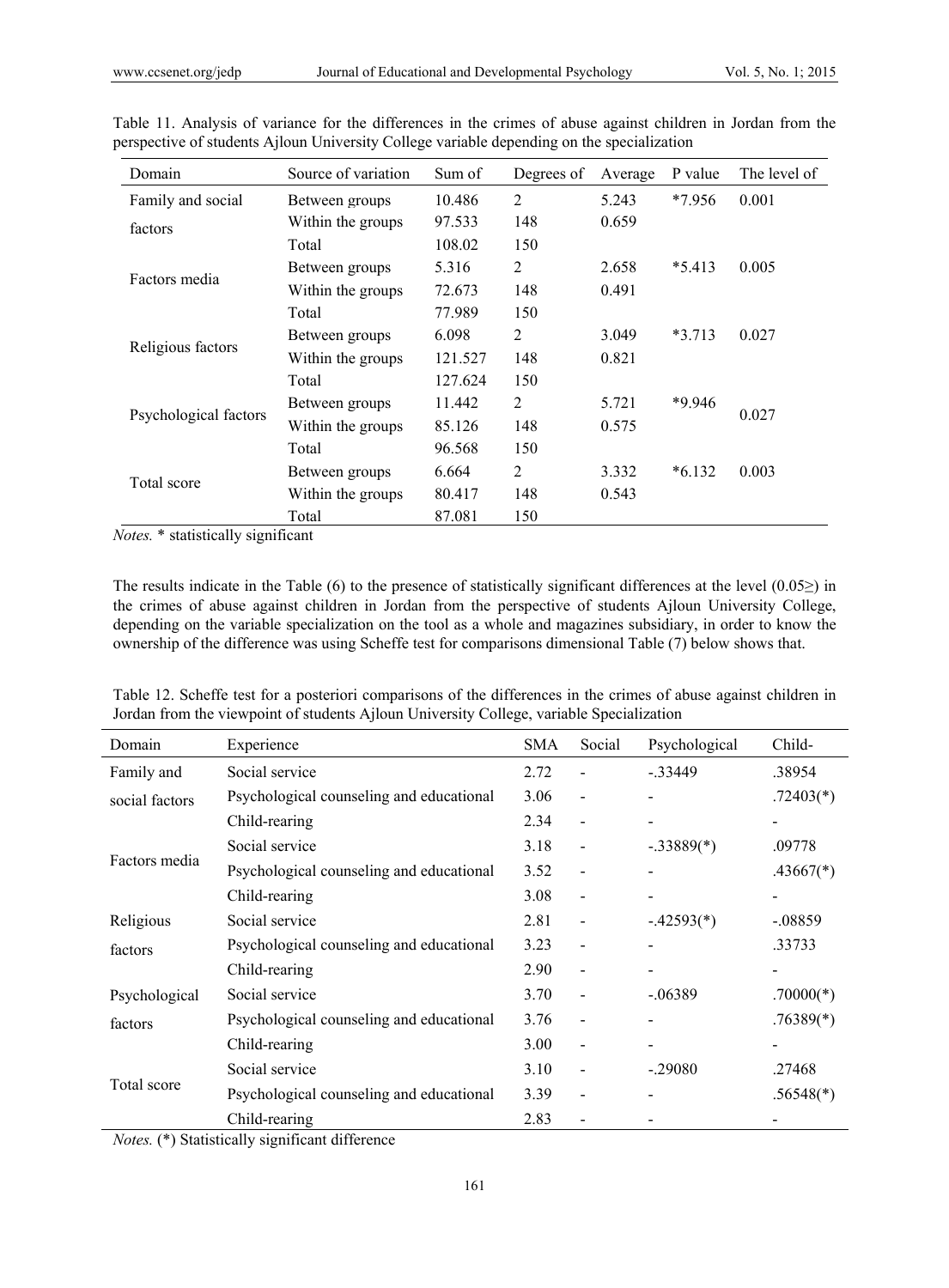Notes from the previous table:

(1) The difference for the field of family and social factors were allocated for the benefit of students psychological counseling where the average responses (3.06) when compared to the students of specialty child-rearing as the average responses (2.34).

(2) The difference for the field factors media was for the benefit of students allocated psychological counseling where the average responses  $(3.18)$  when compared to the students of specialty social service where the average responses (2.82). And for the benefit of students allocated psychological counseling where the average responses (3.18) when compared to the students of specialization child-rearing, where the average responses (2.81).

(3) The difference for the field of religious factors was allocated for the benefit of students psychological counseling where the average responses (3.06) when compared to the students of specialty social service where the average responses (3.08).

(4) The difference for the field of psychological factors was for the benefit of students allocated social service where the average responses  $(3.23)$  when compared to the students of specialty child-rearing as the average responses (3.03). And for the benefit of students of specialty child-rearing as the average responses (3.03) when compared to the students of specialization psychological counseling as the average responses (2.90)

(5) The difference for the total score (the tool as a whole) was allocated for the benefit of students psychological counseling where the average responses (3.76) when compared to the students of specialty child-rearing as the average responses (3.00).

Results fifth question: Are there any statistically significant differences in the significance level (0.05) in the crimes of abuse against children in Jordan from the perspective of students Ajloun University College due to the variable age?

To answer this question were calculated averages and standard deviations crimes of abuse against children in Jordan from the perspective of students Ajloun University College variable depending on the age, the table shows (8) that.

| Domain                       | Qualification          | Number | <b>SMA</b> | SD.     |
|------------------------------|------------------------|--------|------------|---------|
|                              | Less than 20 years old | 54     | 2.72       | .65     |
| Family and social factors    | $21-30$ years          | 72     | 3.06       | 1.02    |
|                              | More than 30 years     | 25     | 2.34       | .25     |
|                              | Less than 20 years old | 151    | 2.82       | .85     |
| Factors Media                | $21-30$ years          | 54     | 3.18       | .47     |
|                              | More than 30 years     | 72     | 3.52       | .88     |
|                              | Less than 20 years old | 60     | 2.4896     | .85473  |
| Religious factors            | $21-30$ years          | 36     | 3.5556     | .93084  |
|                              | More than 30 years     | 55     | 2.6977     | .37860  |
|                              | Less than 20 years old | 60     | 2.9367     | .59431  |
| <b>Psychological Factors</b> | $21-30$ years          | 36     | 3.8778     | .92493  |
|                              | More than 30 years     | 55     | 3.3818     | .35957  |
|                              | Less than 20 years old | 60     | 2.8067     | 1.05507 |
| <b>Total Score</b>           | $21-30$ years          | 36     | 3.6278     | 1.06062 |
|                              | More than 30 years     | 55     | 2.8691     | .31321  |

Table 13. Averages and standard deviations in the crimes of abuse against children in Jordan from the perspective of students Ajloun University College, depending on the variable age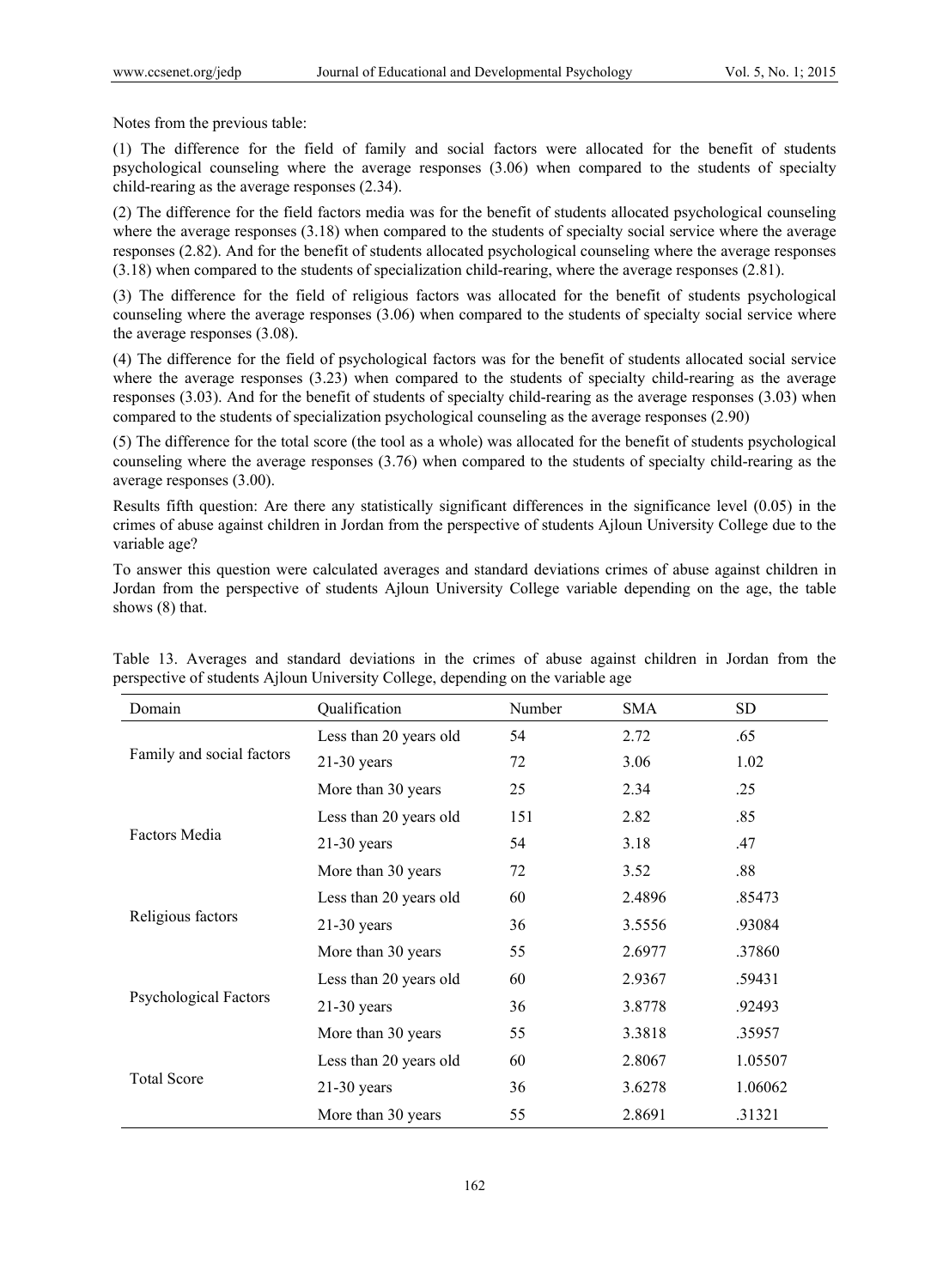Notes from the Table (8) the presence of morphological differences between the averages and the presence of morphological differences between the averages of crimes of abuse against children in Jordan from the viewpoint of students Ajloun University College according to the variable age, and to determine whether the differences between the averages are statistically significant at the level (0.05≥) been applied to the analysis of variance (One way ANOVA), and analysis of variance results were as shown in Table (9) the following:

| Table 14. Analysis of variance for the differences in the crimes of abuse against children in Jordan from the |  |  |  |  |  |  |
|---------------------------------------------------------------------------------------------------------------|--|--|--|--|--|--|
| perspective of students Ajloun University College depending on the variable age                               |  |  |  |  |  |  |

| Domain                       | Source of variation | Sum of  | Degrees of     | Average          | P value  | The level of |
|------------------------------|---------------------|---------|----------------|------------------|----------|--------------|
|                              | Between groups      | 26.850  | $\overline{2}$ | 13.425           |          |              |
| Family and social factors    | Within the groups   | 81.170  | 148            | .548             | $*7.956$ | 0.001        |
|                              | Total               | 108.020 | 150            |                  |          |              |
|                              | Between groups      | 20.226  | 2              | 10.113           |          |              |
| <b>Factors Media</b>         | Within the groups   | 57.763  | 148            | .390             | $*5.413$ | 0.005        |
|                              | Total               | 77.989  | 150            |                  |          |              |
|                              | Between groups      | 17.277  | 2              | 8.639            |          | 0.027        |
| Religious factors            | Within the groups   | 110.347 | 148            | .746             | $*3.713$ |              |
|                              | Total               | 127.624 | 150            |                  |          |              |
|                              | Between groups      | 18.862  | $\overline{2}$ | 9.431            |          |              |
| <b>Psychological Factors</b> | Within the groups   | 77.706  | 148            | .525             | $*9.946$ | 0.027        |
|                              | Total               | 96.568  | 150            |                  |          |              |
| <b>Total Score</b>           | Between groups      | 19.368  | $\overline{2}$ | 9.684            |          |              |
|                              | Within the groups   | 67.713  | 148            | $*6.132$<br>.458 |          | 0.003        |
|                              | Total               | 87.081  | 150            |                  |          |              |

*Note*. \* statistically significant

The results indicate in the Table (9) the presence of statistically significant differences at the level  $(0.05\ge)$  in the crimes of abuse against children in Jordan from the perspective of students Ajloun University College, depending on the variable age on the tool as a whole and all the magazines subsidiary, in order to know the ownership of the difference Scheffe test was used for comparisons dimensional Table (10) below shows that.

Table 15. Scheffe test for a posteriori comparisons of the differences in the development of creativity among teachers in public schools in Kuwait medium from the perspective of administrators and teachers, depending on the variable age

| Domain            | Experience             | <b>SMA</b> | Less than 20 | $21-30$ years            | More than    |
|-------------------|------------------------|------------|--------------|--------------------------|--------------|
| Family and social | Less than 20 years old | 2.72       |              | $-1.06597(*)$            | $-.20814$    |
| factors           | $21-30$ years          | 3.06       |              | $\overline{\phantom{a}}$ | $.85783(*)$  |
|                   | More than 30 years     | 2.34       | -            | $\overline{\phantom{a}}$ |              |
|                   | Less than 20 years old | 2.82       |              | $-.94111(*)$             | $-.44515(*)$ |
| Factors Media     | $21-30$ years          | 3.18       |              | $\overline{\phantom{a}}$ | $.49596(*)$  |
|                   | More than 30 years     | 3.52       |              | $\overline{\phantom{a}}$ |              |
| Religious factors | Less than 20 years old | 2.49       |              | $-.82111(*)$             | $-0.06242$   |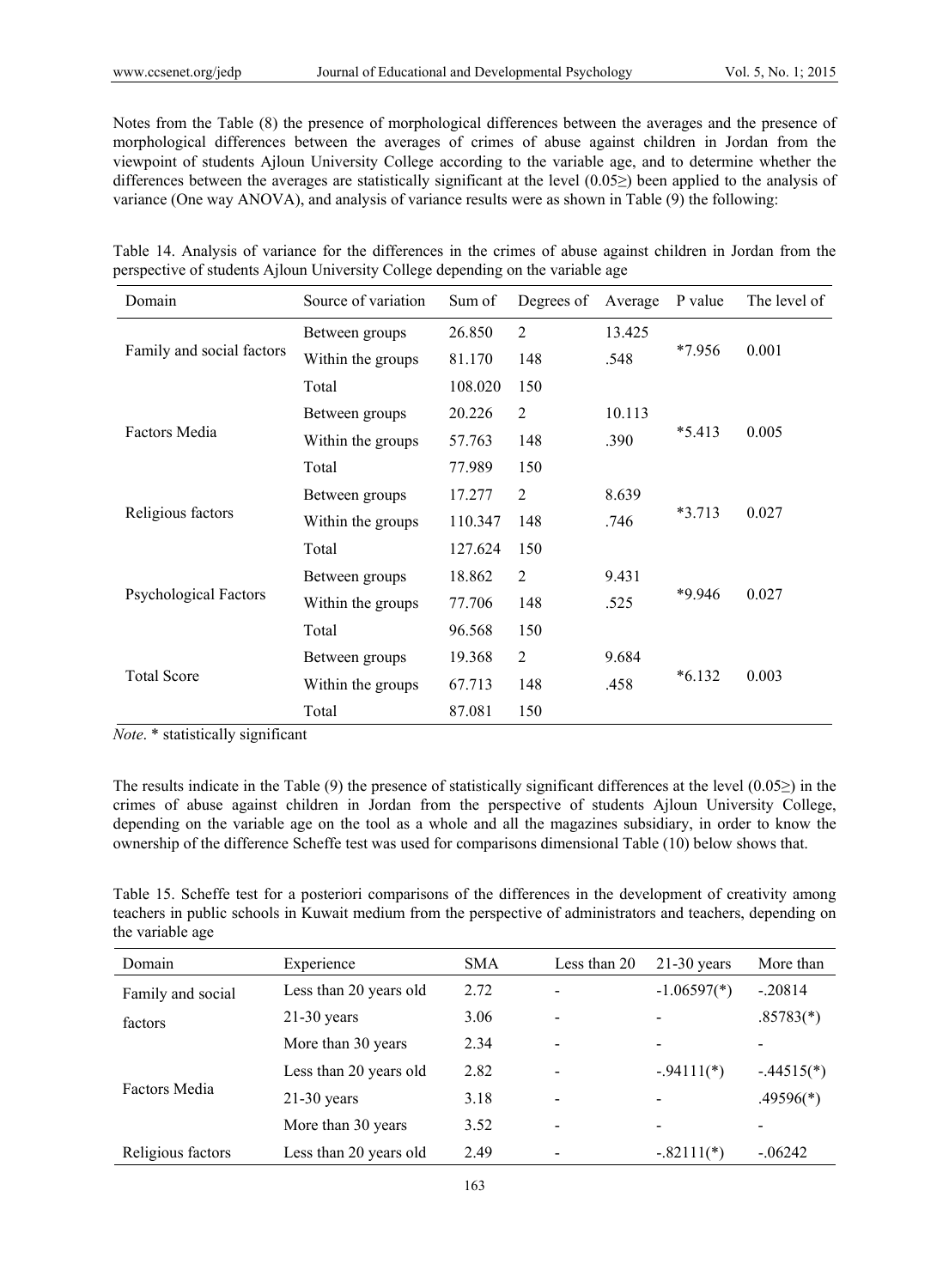|                              | $21-30$ years          | 3.59 |                          |              | $.75869(*)$  |
|------------------------------|------------------------|------|--------------------------|--------------|--------------|
|                              | More than 30 years     | 2.70 |                          |              |              |
|                              | Less than 20 years old | 2.94 |                          | $-.87889(*)$ | $-.53545(*)$ |
| <b>Psychological Factors</b> | $21-30$ years          | 3.89 | $\overline{\phantom{a}}$ |              | .34343       |
|                              | More than 30 years     | 3.38 |                          |              |              |
| <b>Total Score</b>           | Less than 20 years old | 2.81 |                          | $-.92677(*)$ | $-31279(*)$  |
|                              | $21-30$ years          | 3.63 |                          |              | $.61398(*)$  |
|                              | More than 30 years     | 2.87 |                          |              |              |

(\*) Statistically significant difference

#### *3.4 Notes from the Previous Table*

(1) The difference for the field of family and social factors were in favor of the age group less than 20 years where the average responses (3.06) when compared to age groups (21-30 years, more than 30 years old), where the average responses, respectively (2.72; 2.34).

(2) The difference for the field of media factors were in favor of the age group 21-30 years, where the average responses (3.18) when compared to the age group less than 20 years where the average responses (2.82). And for the age group over 30 years as the average responses (3.52) when compared to the age group less than 20 years where the average responses (2.82).

(3) The difference for the field of religious factors were in favor of the age group 21-30 years, where the average responses (3.59) when compared to the age group less than 20 years where the average responses (2.49). And in favor of the age group 21-30 years, where the average responses (3.59) when compared to age group more than 30 years where the average responses (2.70).

(4) The difference for the field of psychological factors were in favor of the age group 21-30 years, where the average responses (3.89) when compared to the age group less than 20 years where the average responses (2.94). For the age group 21-30 years, where the average responses (3.89) when compared to the age group of more than 30 responses in terms that the average (3.38).

(5) The difference for the total score (the tool as a whole) was in favor of the age group 21-30 years, where the average responses (3.63) when compared to age groups (less than 20 years old; more than 30 years old), where the average responses, respectively (2.81; 2.87). And in favor of the age group more than 30 years where the average responses (2.87) when compared to the age group less than 20 years where the average responses (2.81).

## *3.5 A Summary of the Main Results*

(1) With respect to family and social factors leading to sexual abuse against children, the results showed that the children left at home alone with the nanny and the lack of sex education is one of the most family and social factors, and the large number of family relationships lead to sex crimes against children. The average total score.

(2) With regard to the factors that are due to the media of the results showed that more factors are the misuse of the parents in front of children online, watch movies and exciting cultural sexually The average total score.

(3) With regard to religious factors results showed that the most important factors that lead to sexual abuse against children is twice the religious faith of young people who engage in abuse against children and religious factors that cause is mainly lack of attention to religious Baltncih inside the house and had an average total score.

(4) With regard to psychological factors and the individual results showed that the more psychological factors and individual depressive symptoms are associated with a teenager, and then having a positive personal characteristics of the aggressor on the child came in ranked last automatic suppression of feelings and emotions. Had an average total score.

(5) The results showed statistically significant differences in the significance level (0.05≥) invaded the demographic variables on the answers of the study sample in all fields of study were as follows:

Variable sex was in favor of males

Qualification was variable for the benefit of undergraduate students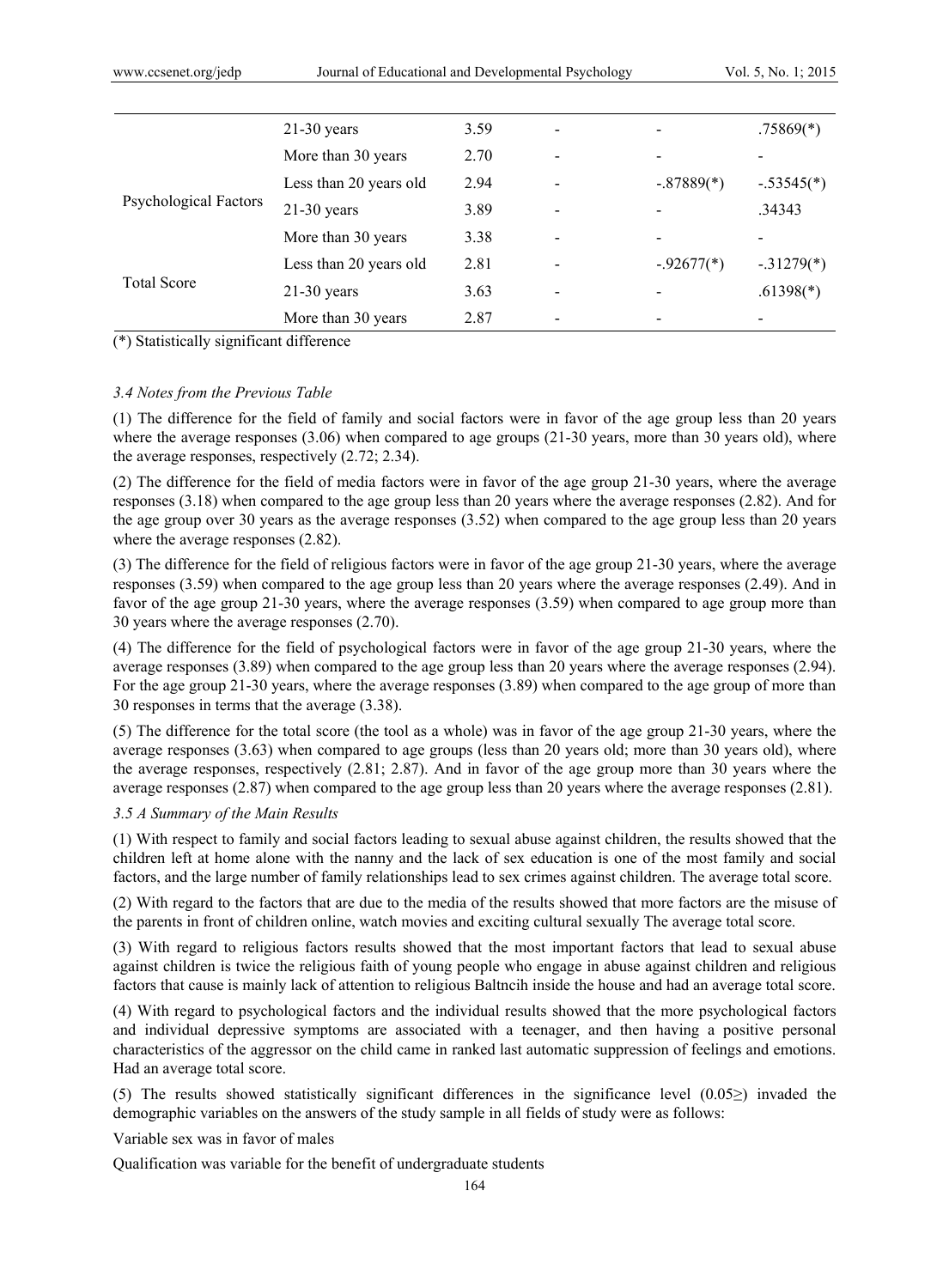Variable specialization was allocated for the benefit of students psychological counseling compared with social service specialty.

Variable life was in favor of the age group between 21/30 years compared to other categories.

## **4. Recommendations**

(1) Increase awareness of domestic and sexual education of children working on the definition of sexual matters commensurate with their age and educational institutions, social assistant to this aspect in the first years of the child.

(2) Building places to protect and care for abused children, especially girls.

(3) Action seminars and lectures on the subject of sexual abuse against children and the media community awareness and to address this problem through attention to films and film culture of parental control.

(4) Liarits not take the child to his ignorance and leaving the offender without any accountability.

(5) To act with caution and keep his nerve and not take the threats of a child, a child in need of safety and calm and support so that he can face the faithful of disorders and problems.

(6) Teach a child how to choose the direction and people who can help him.

#### **References**

- Al Saud, M. (2000). *Child abuse, types, causes, and characteristics of the exposed him*. Department of Social Studies, Faculty of Arts, King Saud University, Cairo, the Egyptian culture for the printing, publishing and distribution.
- Algareeb, & Abdul, A. (2007). *Characteristics of social, economic and cultural rights of the families of the children exposed to abuse in Saudi society* (Doctoral dissertation). Faculty of Social Sciences, University of Imam Muhammad bin Saud Islamic University, Riyadh.
- Alrdian, K. (2008). *Domestic violence against women*. Cairo, Egypt.
- Alsodi, A. M. (1993). *The evolution of offenses against morality in Jordan*. Department of Sociology, Faculty of Arts, University of Jordan.
- Altnbari, F. A. R. (2003). *Sexual harassment and its impact on children*. The Graduate Institute for Childhood, Ain Shams University.
- Badr, A. (2001). *Sexual exploitation and physical abuse of children*. Paper presented at the fourth annual conference, the National Center for Social and Criminological Research, Syria, Damascus.
- Chen, J., Dunne, M. P., & Han, P. (2006). Child sexual abuse in henan province, china: Associations with sadness, suicidality, and risk behaviors among adolescent girls. *Journal of adolescent health*, *38*, 544-549. http://dx.doi.org/10.1016/j.jadohealth.2005.04.001
- Figueiredo, B., Pavia, C., Maia, A., Fernandes, E., & Matos, R. (2004). History of childhood abuse in Portuguese parents. *Child abuse & neglect*, *28*, 671-684. http://dx.doi.org/10.1016/j.chiabu.2003.11.021
- Gladstone, G. G., Parker, G., Parker, P., Mitchell, G., Malhi, K., Wilhelm, M., & Paula, A. (2004). Implications of childhood Trauma for Depressed women: An Analysis of pathways From childhood Sexual Abuse to deliberate self—Harm and Revictimization. *The American Journal of Psychiatry*, *161*(8), 1417-2276. http://dx.doi.org/10.1176/appi.ajp.161.8.1417
- Iman, M. (2005). *Sexual harassment of children: Definitions, causes and prevention*. Dar Pen Publishing and Distribution, Beirut.
- Ismail, F. (2000). Child abuse: Scoping study for children beggars. *Psychology*, *14*(53).
- Jardan, A. (2005). *The Promotion of Virtue and Prevention of Vice*. Riyadh-Saudi Arabia.
- Jishi, E. (2001). *The reality of child abuse through the issues contained*. Ministry of Interior, the Child Protection Conference of abuse and neglect by protecting Family and strengthen legislation, Bahrain.
- Klark, R., & Klark, J. (1989). *The encyclopedia of child abuse*. New York.
- MacMillan, H. L., Jamieson, E., & Walsh, C. A. (2003). Reported contact with child protection services among those reporting child physical and sexual abuse: Results from A community Survey. *Child abuse & neglect*, *27*, 1397-1408. http://dx.doi.org/10.1016/j.chiabu.2003.06.003
- Mathoma, A. M., Maripe-perera, D. B., Khumalo, M. L. P., & Seloilwe, B. L. (2006). Knowledge and perceptions of parents regarding child sexual abuse in botsment and Swaziland. *Journal of pediatric nursing*, *1*, 67-72. http://dx.doi.org/10.1016/j.pedn.2005.08.002
- Morsi, M. (2007). Child molestation. *Education Magazine*.
- Mukhaimar, I., & Abdel, R. I. (2004). The experience of abuse in childhood. *Instruction manual*.